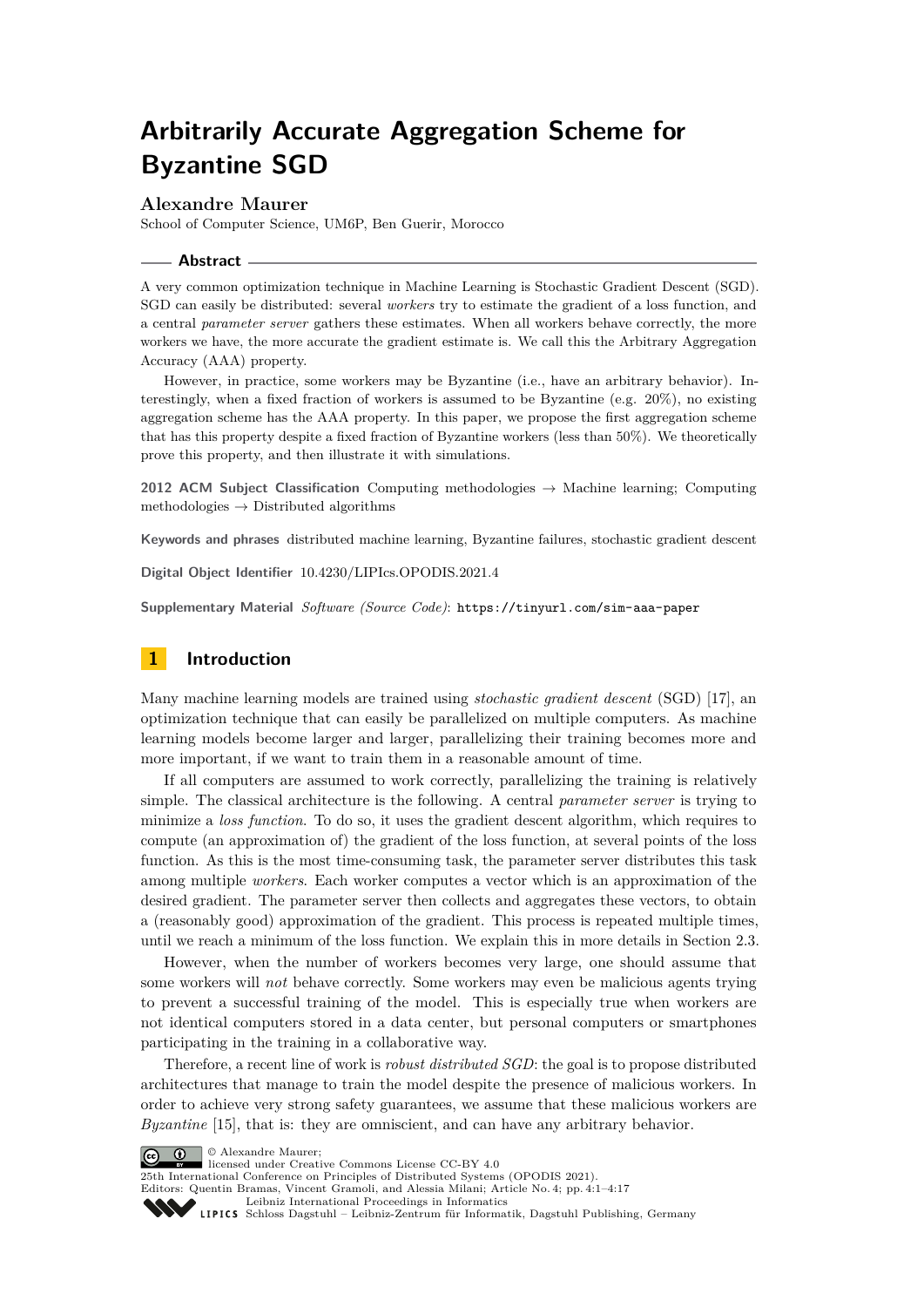## **4:2 Arbitrarily Accurate Aggregation Scheme for Byzantine SGD**

Let us give a quick overview of this literature.<sup>[1](#page-1-0)</sup> In [\[18\]](#page-14-2), a first solution was proposed for problems of dimension one. In [\[3\]](#page-13-0), a score is associated to each proposed vector, defined as the sum of distances with some of its closest neighbors. The vector with the smallest score is then selected. In [\[9\]](#page-14-3), several outputs of [\[3\]](#page-13-0) are selected (without replacement), and then averaged. In [\[21\]](#page-14-4), a scalar aggregation rule (SAR) is applied to each coordinate. This SAR can be, for instance, the median, or a trimmed mean (a mean after removing the *x*% largest and  $x\%$  smallest values). In [\[19\]](#page-14-5) (resp. [\[20\]](#page-14-6)), the proposed values closest from the median (resp. trimmed mean) are selected, then averaged. In [\[12\]](#page-14-7), a variant of the trimmed mean is applied to a selection of vectors obtained from [\[9\]](#page-14-3). In [\[7\]](#page-13-1), several batches of vectors are averaged; then, their geometric median is computed. In [\[6\]](#page-13-2), the vectors are aggregated using coding theory and a redundancy scheme. In [\[1\]](#page-13-3) and [\[10\]](#page-14-8), historical information is used to identify dishonest workers. The only solution tolerating asynchrony so far is [\[10\]](#page-14-8).

Note that most of these works assume a centralized and reliable parameter server. However, as shown in  $[11]$ , these schemes<sup>[2](#page-1-1)</sup> can be transformed into fully decentralized schemes, where no entity is a single point of failure. In order to focus on the aggregation strategy, we also assume a centralized parameter server in this paper.

In the following, we focus on aggregation schemes where an approximation of the gradient is computed independently at each step, like in classical SGD. Aside from enabling a clearer mathematical analysis of the gradient, it also makes the system resilient to transient failures, that is: in addition of Byzantine workers, the system can recover from any temporary failures of correct workers.

## **The Arbitrary Aggregation Accuracy (AAA) property**

Now, let us come back to the case where all workers are correct, and consider a given step of the gradient descent algorithm. In this setting, the parameter server simply computes the mean of the received vectors. If each workers processes a given share of the dataset, and these shares are independent and identically distributed (which is usually assumed), then the more workers we have, the more *accurate* our approximation of the true gradient will be. Actually, for any arbitrary level of precision, there exists a number of workers that can achieve this level of precision. We call this the *Arbitrary Aggregation Accuracy* (AAA) property.

Formally, if *G* is the true gradient of the loss function (at a given step), *n* is the number of workers, and  $A_n$  is the vector aggregated by the parameter server (the approximation of the true gradient), then this property can be expressed as follows:<sup>[3](#page-1-2)</sup>

 $\lim_{n \to +\infty} \mathbb{E} \|A_n - G\| = 0.$ 

We now assume that there is a fixed fraction of Byzantine workers (for instance, 20% of workers, independently of the total number of workers). We may ask the following question: is it possible to have the AAA property in this setting?

<span id="page-1-0"></span><sup>1</sup> This problem shares some similarities with the more general problem of executing arbitrary tasks in a setting with a "master" and several (unreliable) "workers". In [\[14\]](#page-14-10), a bound is shown on the complexity of performing *n* tasks correctly with high probability. However, doing so does not give meaningful guarantees when the goal is to perform SGD.

<span id="page-1-1"></span><sup>&</sup>lt;sup>2</sup> This applies to any scheme of the same (centralized) nature as those presented above.<br><sup>3</sup> In this paper.  $\|\cdot\|$  refers to the L2 perm, and the expectation is both on the i.i.d. sample.

<span id="page-1-2"></span>In this paper, ∥·∥ refers to the L2 norm, and the expectation is both on the i.i.d. samples of the dataset and on the randomness involved in the algorithm.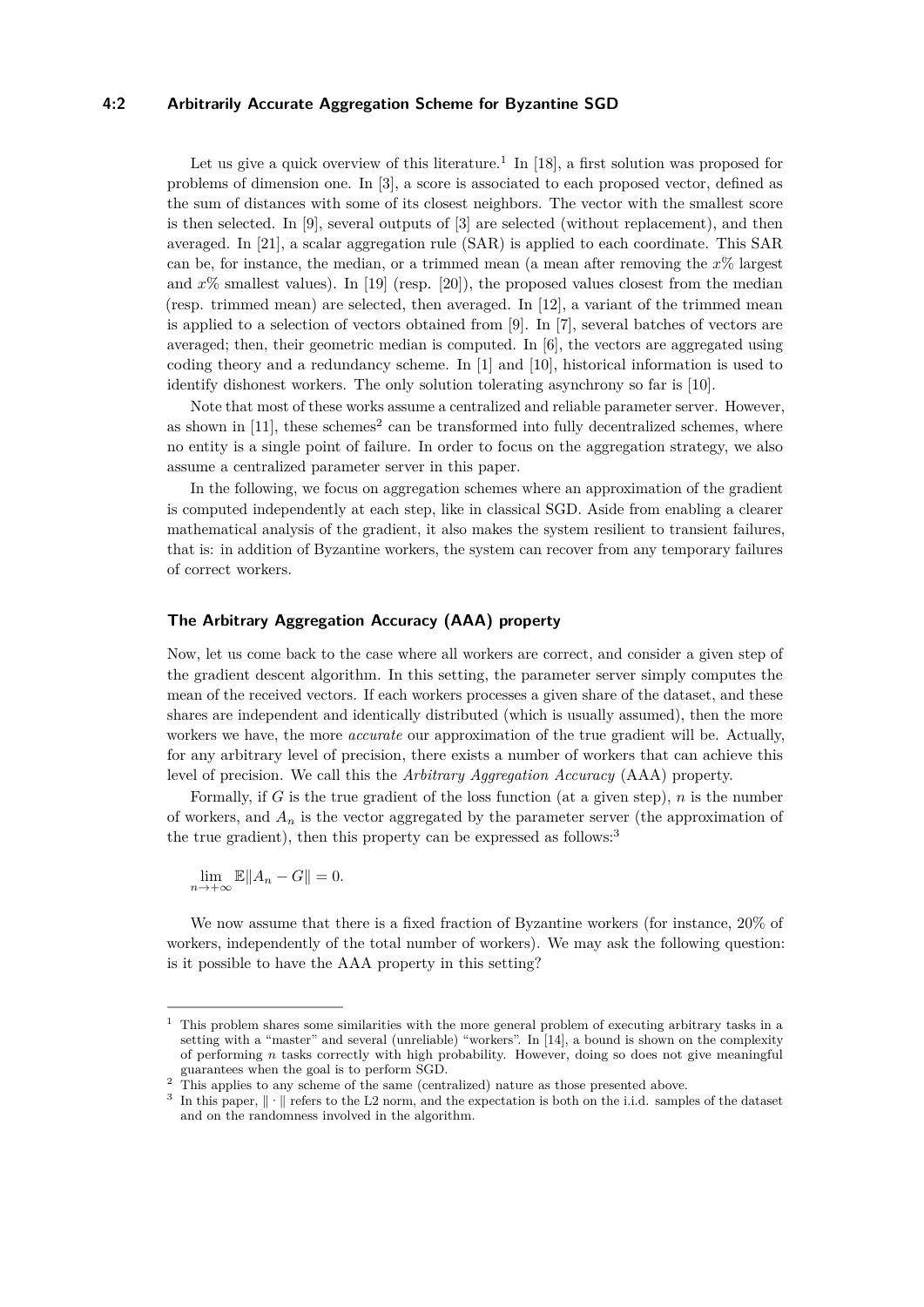Interestingly, no existing Byzantine-resilient version of SGD has this property (more details on this in Section [2.5\)](#page-4-0): a fixed fraction of Byzantine workers results in a fixed error w.r.t. the true gradient, no matter how large the number of workers is.

#### **Our contribution**

In this paper, we propose Compass, the first aggregation scheme that has the AAA property despite a fixed fraction *f* of Byzantine workers  $(f < \frac{1}{2})$ . We describe this scheme, then prove that it has the AAA property. We then illustrate this property with simulations: we compare the accuracy of COMPMED (a modified version of  $COMPASS<sup>4</sup>$  $COMPASS<sup>4</sup>$  $COMPASS<sup>4</sup>$ ) to an existing aggregation scheme.

The rest of the paper is organized as follows. In Section [2,](#page-2-1) we describe the general setting. In Section [3,](#page-4-1) we describe the Compass aggregation scheme. In Section [4,](#page-6-0) we prove that Compass has the AAA property. In Section [5,](#page-9-0) we illustrate the AAA property with simulations. We conclude in Section [6.](#page-13-4)

## **Remarks and clarifications**

Before going further, let us clarify several points about the contribution of this paper.

- This work is mostly a theoretical work.
- This work, as well as many previous works, proposes a scheme to approximate the gradient of the loss function. The precision of this approximation (of the gradient) should not be confused with the precision of the learned model. For a given gradient descent step, having an accurate gradient is always a desirable property, since the goal of a gradient descent step is to decrease the value of the loss function. Therefore, an accurate gradient approximation will not be the cause of problems like overfitting.
- Similarly, guarantees on the quality of the gradient approximation (as provided in this work and several previous works) should not be confused with guarantees on the accuracy of the trained model. Such guarantees can be found, for instance, in [\[1\]](#page-13-3) and [\[5\]](#page-13-5), under specific hypotheses (e.g., convex loss function, bounded gradient...).
- $\blacksquare$  The gradient approximations proposed by correct workers may have a variance high enough to allow Byzantine workers to collude to move the mean without being detected (as described in [\[2\]](#page-13-6)). However, they can only do so in aggrergation schemes where the AAA property is not satisfied: this property ensures that the estimated gradient is arbitrarily close to the true gradient, independently of the behavior of Byzantine workers.
- $\blacksquare$  In the SGD algorithm, there is always a probability of error w.r.t. the true gradient. It is also the case for distributed SGD (without failures), and for Byzantine-resilient solutions (including ours). Nevertheless, we ensure that this error shrinks to zero when the number of nodes increases.

# <span id="page-2-1"></span>**2 Preliminaries**

# **2.1 Setting**

We want to train a machine learning model of *d* parameters, using the gradient descent algorithm.

<span id="page-2-0"></span><sup>4</sup> The reason for this change is motivated in Section [5.1.](#page-10-0)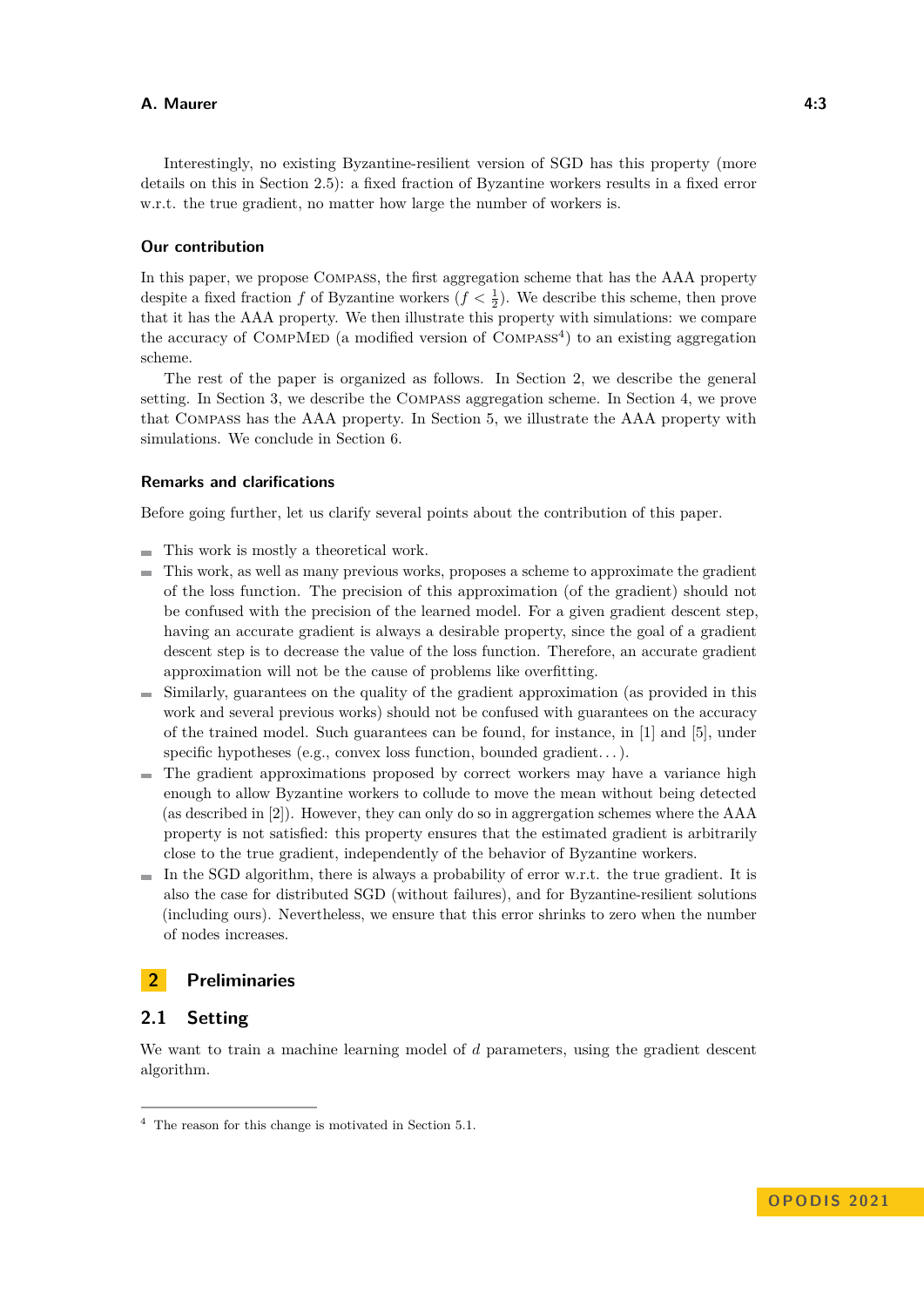#### **4:4 Arbitrarily Accurate Aggregation Scheme for Byzantine SGD**

The model can be represented by a function  $\mathcal{M}(P, X)$ , where  $P = (p_1, \ldots, p_d)$  are the *parameters* of the model (for instance, the weights and biases of a neural network), and *X* is the current input of the model (usually a vector of real values).  $\mathcal{M}(P, X)$  returns a single real value *y*.

To train the model, we have a dataset consisting in two lists  $(X_1, \ldots, X_m)$  and  $(y_1, \ldots, y_m)$ , where  $X_i$  is an input of the model (*feature*), and  $y_i$  is the corresponding desired output (*label*). In the following, we denote  $y_i$  by  $y(X_i)$ . We define a *loss function*  $L(P)$ , measuring the "distance" between the current model and the desired outputs. For instance, a classic form of the loss function is:

$$
L(P) = \frac{1}{m} \sum_{i=1}^{m} (M(P, X_i) - y(X_i))^2.
$$

We make no hypotheses on the shape of this function, except that it has, in each point, a gradient with finite coordinate values.[5](#page-3-1)

Training the model consists in finding a set of parameters minimizing the loss function. The standard way to do this is to use the *gradient descent* algorithm, which consists of repeating the two following steps:

- **1.** Compute the gradient  $\nabla L(P)$  of the loss function.
- **2.** Update the vector of parameters *P* as follows:  $P \leftarrow P \alpha \nabla L(P)$  (where  $\alpha$  is an arbitrarily small constant).

## **2.2 Stochastic gradient descent (SGD)**

In practice, computing the exact gradient may be very long when the dataset contains a lot of elements (which is usually the case). An alternative is to use *stochastic gradient descent* (SGD), that is: at each step, we randomly select a set *S* of elements from the dataset, and use it to compute an approximation  $\nabla L^*(P, S)$  of  $\nabla L(P)$ . For instance, if  $L(P)$  has the aforementioned classical form, then:

$$
L^{*}(P, S) = \frac{1}{|S|} \sum_{X \in S} (\mathcal{M}(P, X) - y(X))^{2}.
$$

Over several steps, the errors due to randomness tend to cancel each other, and we generally achieve the same result with a much shorter computation time.

# <span id="page-3-0"></span>**2.3 Distributed SGD**

A convenient property of SGD is that it can easily be parallelized. The classical architecture is the following. We have a *parameter server*, that stores and updates the parameters of the model, and *n* workers  $(w_1, \ldots, w_n)$ .

Let  $\alpha > 0$  be an arbitrarily small constant. At each step:

- **1.** The parameter server sends the current vector of parameters *P* to each worker.
- **2.** Each worker  $w_i$  selects a random subset *S* of the dataset, computes  $V_i = \nabla L^*(P, S)$ , and sends it to the parameter server.
- **3.** The parameter server computes the mean  $A_n$  of the received vectors  $V_i$   $(A_n = \frac{1}{n} \sum_{i=1}^n V_i)$ , and uses it to update the model  $(P \leftarrow P - \alpha A_n)$ .

<span id="page-3-1"></span><sup>&</sup>lt;sup>5</sup> This function may have multiple local minima. However, for most machine learning models (e.g. neural) networks), most local minima are sufficient to reach a satisfying accuracy [\[8\]](#page-14-11).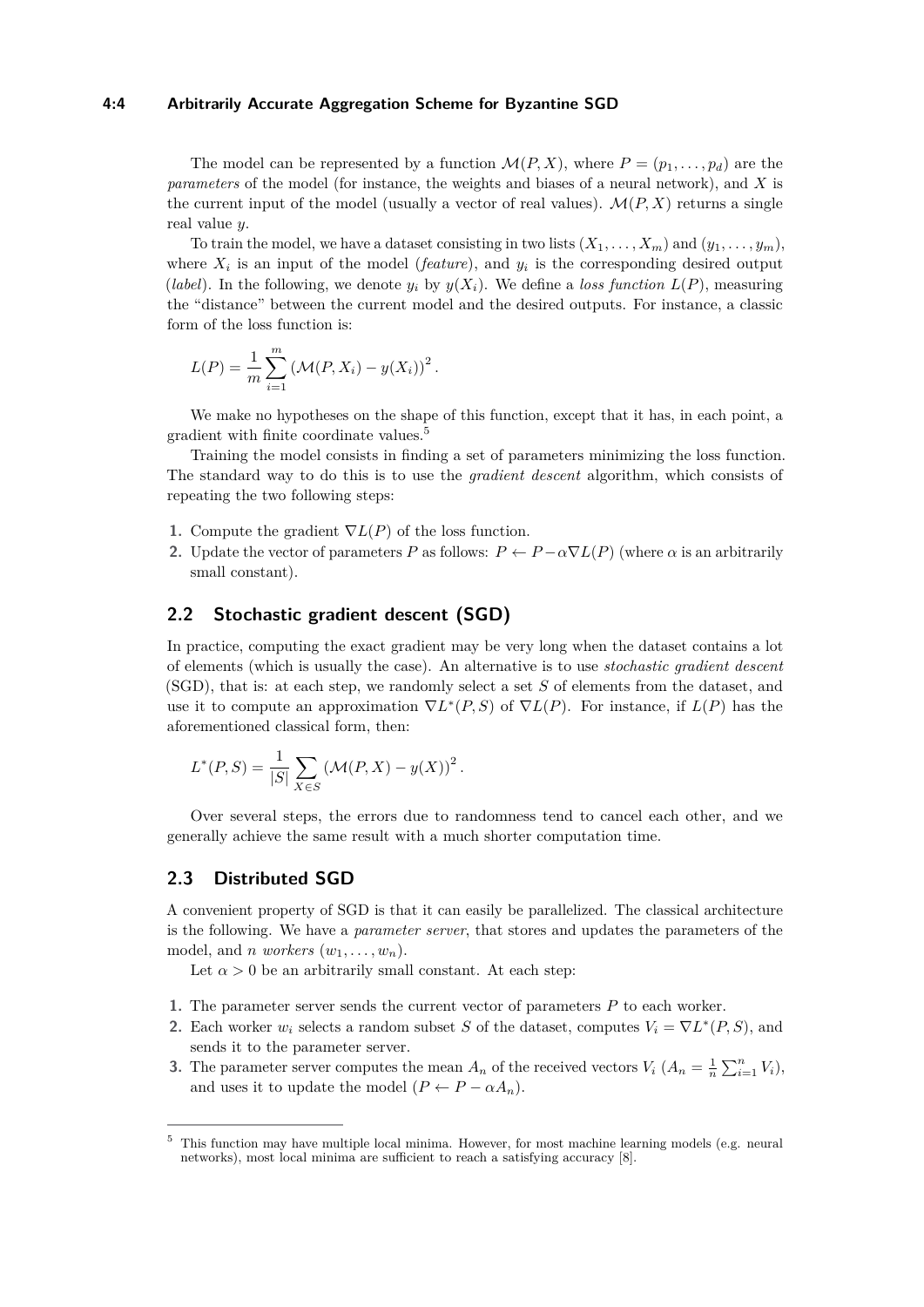Here, we assume that each worker possesses a copy of the whole dataset, and can randomly select elements from the dataset at each step. This is a reasonable hypothesis, given the current memory capacities of computers (or even smartphones), and the cheap cost of memory units (relatively to the cost of computing power). We make this hypothesis in the rest of the paper. Another justification might be that workers have remote access to the dataset through the internet (and may copy specific parts of it).

# **2.4 Failure model**

In the aforementioned distributed setting, all workers are assumed to behave correctly. However, in practice, this may not always be the case.

Let *f <* 0*.*5 be a fixed parameter of the problem. Let *k* be the largest integer such that  $k \leq fn$ . Among the *n* workers, *k* are assumed to be *Byzantine*, that is: their behavior is completely arbitrary. Here, as the workers send vectors to the parameter server, this means that up to *k* workers can send arbitrary vectors to the parameter server. The parameter server does not know which workers are Byzantine.

Note that, since the behavior of Byzantine workers is arbitrary, it does not matter whether or not they keep track of past events: we must always assume the worst-case scenario.

# <span id="page-4-0"></span>**2.5 The Arbitrary Aggregation Accuracy (AAA) property**

An *aggregation scheme* is a distributed system that, for a given step of the gradient descent algorithm, produces an approximation *A* of the true gradient  $G = \nabla L(P)$  of the loss function. The scheme presented in [2.3](#page-3-0) is an example of aggregation scheme. If such a system allows an arbitrary number *n* of workers, we call the resulting aggregated vector  $A_n$ .

We say that an aggregation scheme has the Arbitrary Aggregation Accuracy (AAA) property if the expected value of the distance between  $A_n$  and  $G$  approaches 0 when  $n$ increases:

 $\lim_{n \to +\infty} \mathbb{E} \|A_n - G\| = 0.$ 

A classical metric for Byzantine-resilient versions of SGD is the *angular error*, that is: the angle  $\theta_n$  between  $E[A_n]$  and G. An asymptotic comparison of the angular errors of existing aggregation schemes is provided in [\[4\]](#page-13-7). When the fraction of Byzantine workers is constant (independently of *n*), these angular errors are at best  $\Theta(1)$  (i.e. constant). This contradicts the AAA property: when this property is satisfied,  $\lim_{n \to \infty} \theta_n = 0$ .

To give some intuition on why these previous solutions do not satisfy the AAA property, let us consider, for instance, the coordinate-wise median: for each coordinate, we take the median of the values proposed by workers (see Section [5.1](#page-10-0) for a more formal description). In this setting, the worst thing Byzantine workers can do is to propose extreme values (all positive or all negative): even if they are a minority, this will push the median towards these extreme values. Here, for a given distribution of values, a fixed fraction of Byzantine workers will have a fixed impact of the median value. This phenomena is illustrated experimentally in Section [5.](#page-9-0)

# <span id="page-4-1"></span>**3 Our aggregation scheme**

In this section, we present the Compass aggregation scheme. In [3.1,](#page-5-0) we give some preliminary definitions. In [3.2,](#page-5-1) we describe Compass. In [3.3,](#page-6-1) we explain its general idea, and comment it step by step.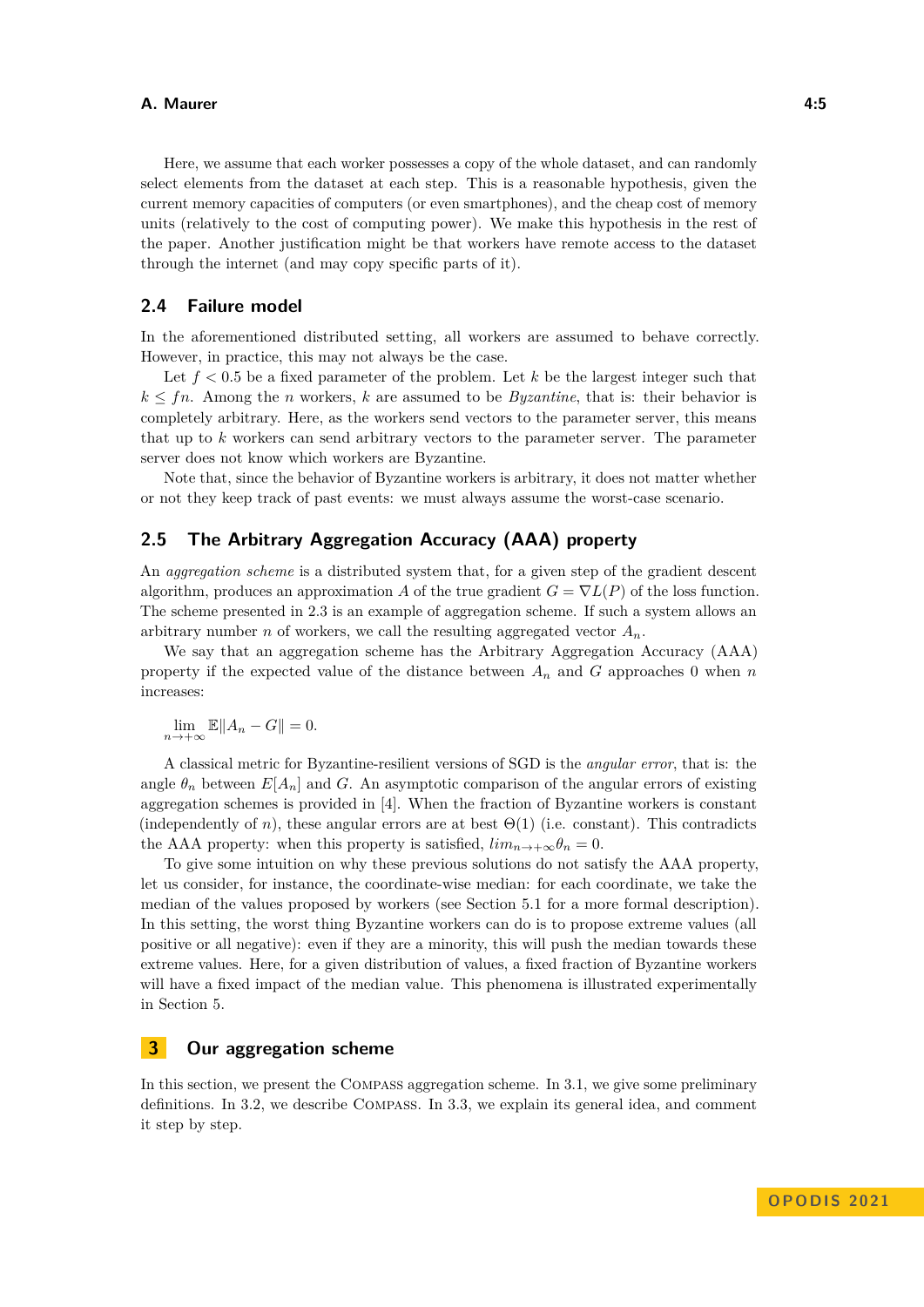## **4:6 Arbitrarily Accurate Aggregation Scheme for Byzantine SGD**

# <span id="page-5-0"></span>**3.1 Definitions**

We consider *n* workers  $(w_1, \ldots, w_n)$ . Let *N* be the largest integer such that  $N^2 \leq n$ . Let *M* be a fixed parameter, corresponding to the number of elements of the dataset that a worker uses to compute an approximation of the gradient at each step.

We now define several notions and functions used in our aggregation scheme:

- A *random split* consists in randomly selecting a set *S* of  $N^2$  workers among  $(w_1, \ldots, w_n)$ , then randomly splitting the elements of *S* into *N* sets  $(W_1, \ldots, W_N)$ , each one containing *N* elements.
- A *random pick* is a set of *M* randomly selected integers between 1 and *m* (as a reminder, *m* is the size of the dataset).
- For a set *S* of vectors of dimension *d*, we define the function  $Maj(S)$  as follows:
	- If there exists a vector *V* of *S* such that a strict majority of vectors of *S* are equal to *V*, then,  $Maj(S) = V$ .
	- Otherwise,  $Maj(S)$  returns a null vector  $(0,0,\ldots,0)$  of dimension *d*.
- For two values p and x (with  $x > 0$ ), we define  $Cut_0(p, x)$  as follows:
	- If  $p > x$ ,  $Cut_0(p, x) = x$
	- $\text{If } p < -x, Cut_0(p, x) = -x$
	- Otherwise,  $Cut_0(p, x) = p$
- For a vector  $V = (v_1, v_2, \dots, v_d)$  and a value *x*, we define  $Cut(V, x)$  as follows:

 $Cut(V, x) = (Cut_0(v_1, x), Cut_0(v_2, x), \ldots, Cut_0(v_d, x)).$ 

# <span id="page-5-1"></span>**3.2 Description of the aggregation scheme**

We now describe the COMPASS aggregation scheme (similarly to the distributed SGD scheme described in [2.3\)](#page-3-0).

Let  $\alpha > 0$  be an arbitrarily small constant. At each step:

- **1.** The parameter server generates a random split  $(W_1, \ldots, W_N)$  and N random picks  $(Z_1, \ldots, Z_N)$ .
- 2.  $\forall i \in \{1, \ldots, N\}$ , the parameter server sends  $Z_i$  and the current vector of parameters *P* to each worker of the set *W<sup>i</sup>* .
- **3.**  $\forall i \in \{1, \ldots, N\}$ , let  $\Omega_i$  be the set containing the elements  $X_j$  of the dataset such that  $j \in Z_i$ . Each worker of the set  $W_i$  computes  $\nabla L^*(P, \Omega_i)$ , and sends it to the parameter server.
- **4.**  $\forall i \in \{1, \ldots, N\}$ , let  $S_i$  be the set of vectors sent by the workers of  $W_i$  (the parameter server only accepts one vector per worker<sup>[6](#page-5-2)</sup>). The parameter server aggregates the received vectors as follows:

$$
A_n = Cut\left(\frac{1}{N} \sum_{i=1}^{N} Maj(S_i), \sqrt{N}\right)
$$

... and uses it to update the model  $(P \leftarrow P - \alpha A_n)$ .

<span id="page-5-2"></span><sup>&</sup>lt;sup>6</sup> If a worker does not send any vector before the end of the round, we consider that it sent a null vector  $(0, 0, \ldots, 0)$ . Therefore,  $|S_i| = |W_i|$ .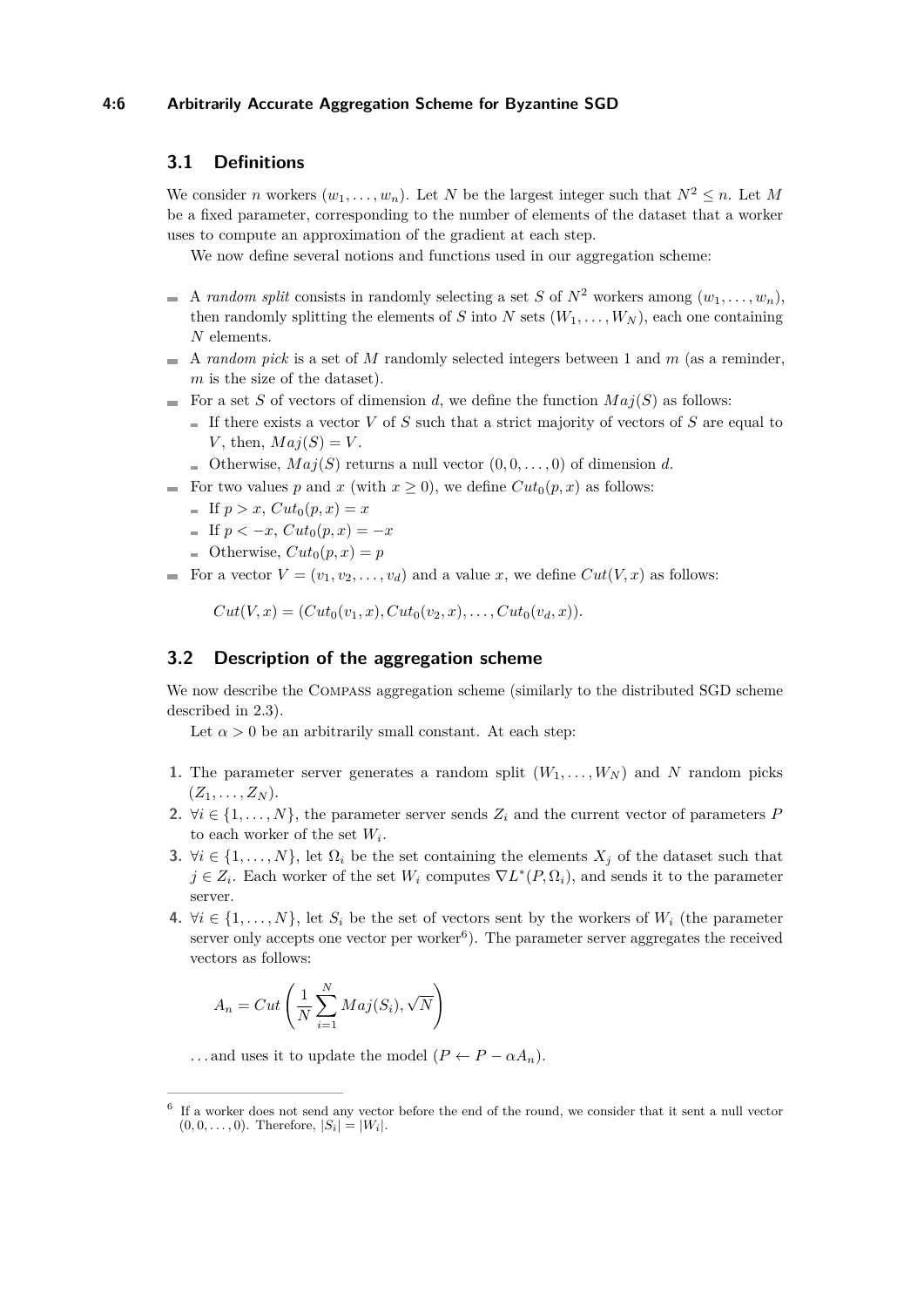# <span id="page-6-1"></span>**3.3 Detailed explanation**

## **General idea**

A common strategy to defeat Byzantine processes is replication: many processes perform the same computing task, and a majority vote selects the correct output. Here, however, if all correct workers compute the same vector, adding more workers will not improve the quality of the gradient approximation. To do so, we have to *aggregate* many (independent) approximations. This is done, for instance, in the simple scheme described in Section [2.3](#page-3-0) (with a mean). However, this scheme is not robust to even one Byzantine worker (as shown in [\[3\]](#page-13-0)).

Here, we propose a balanced mix of replication and aggregation: if we have  $N^2$  workers ( $N \approx \sqrt{n}$ ), then, we can choose *N* sets of *N* workers each. Each set computes the same vector, and a majority vote determines the output of this set. We then aggregate these outputs. As *N* grows with *n*, increasing the number of workers increases *both* the reliability of replication *and* the quality of aggregation.

#### **Step-by-step description**

Now, let us comment on our aggregation scheme step by step.

In Step 1, the parameter server generates the *N* aforementioned sets  $(W_1, \ldots, W_N)$ . To prevent any strategic placement of Byzantine workers, these sets are chosen randomly at each step. The parameter server also generates *N* random picks  $(Z_1, \ldots, Z_N)$ . Each  $Z_i$  is a set of identifiers of elements of the dataset. These elements will be processed by the corresponding group of workers *W<sup>i</sup>* .

In Step 2, the parameter server sends  $P$  (the current vector of parameters) and  $Z_i$  (the aforementioned set of identifiers) to each worker of the set  $W_i$ , for each  $i \in \{1, \ldots, N\}$ .

In Step 3, each worker of the set  $W_i$  (for each  $i \in \{1, ..., N\}$ ) computes the approximation  $\nabla L^*(P, \Omega_i)$  of the gradient  $\nabla L(P)$ , where  $\Omega_i$  is the set of elements of the dataset corresponding to  $Z_i$ . Then, it sends it back to the parameter server.

In Step 4, the parameter server aggregates the received vectors. First, it uses a majority vote  $(Maj(S_i))$  to determine the output of the set  $W_i$  (for each  $i \in \{1, \ldots, N\}$ ). Then, it computes the mean of these outputs. Finally, it applies the *Cut* function to ensure that the computes the mean of these outputs. Finally, it applies the  $\overline{C}u$  function to ensure that the coordinates of the aggregated vector remain smaller than  $\sqrt{N}$ . Doing so is important, because there is always a probability  $\mu > 0$  that a set  $W_i$  contains a majority of Byzantine workers. If so, the output of this set (after the majority vote) will be determined by Byzantine workers, that could (for instance) propose a vector with coordinate values inversely proportional to  $\mu$ , to ensure that the expected mean of outputs remains far away from the true gradient. Applying the *Cut* function enables to prove the result of Lemma [3](#page-7-0) (see Section [4\)](#page-6-0), and then the AAA property.

# <span id="page-6-0"></span>**4 Analysis**

In this section, we prove that Compass has the AAA property (see Theorem [4\)](#page-9-1).

<span id="page-6-2"></span>In the following proofs, we introduce several variables in order to constrain some values to be integers. For instance: "Let  $k$  be the largest integer such that  $k < n<sup>2</sup>$ ". Some readers may consider that it would be simpler to just write " $\sqrt{n}$ " here; however, some other readers may consider that it would be simpler to just write " $\sqrt{n}$ " here; however, some other readers may object that doing so would make the proofs less rigorous, and make their validity unclear. For this reason, we choose to use the first notation.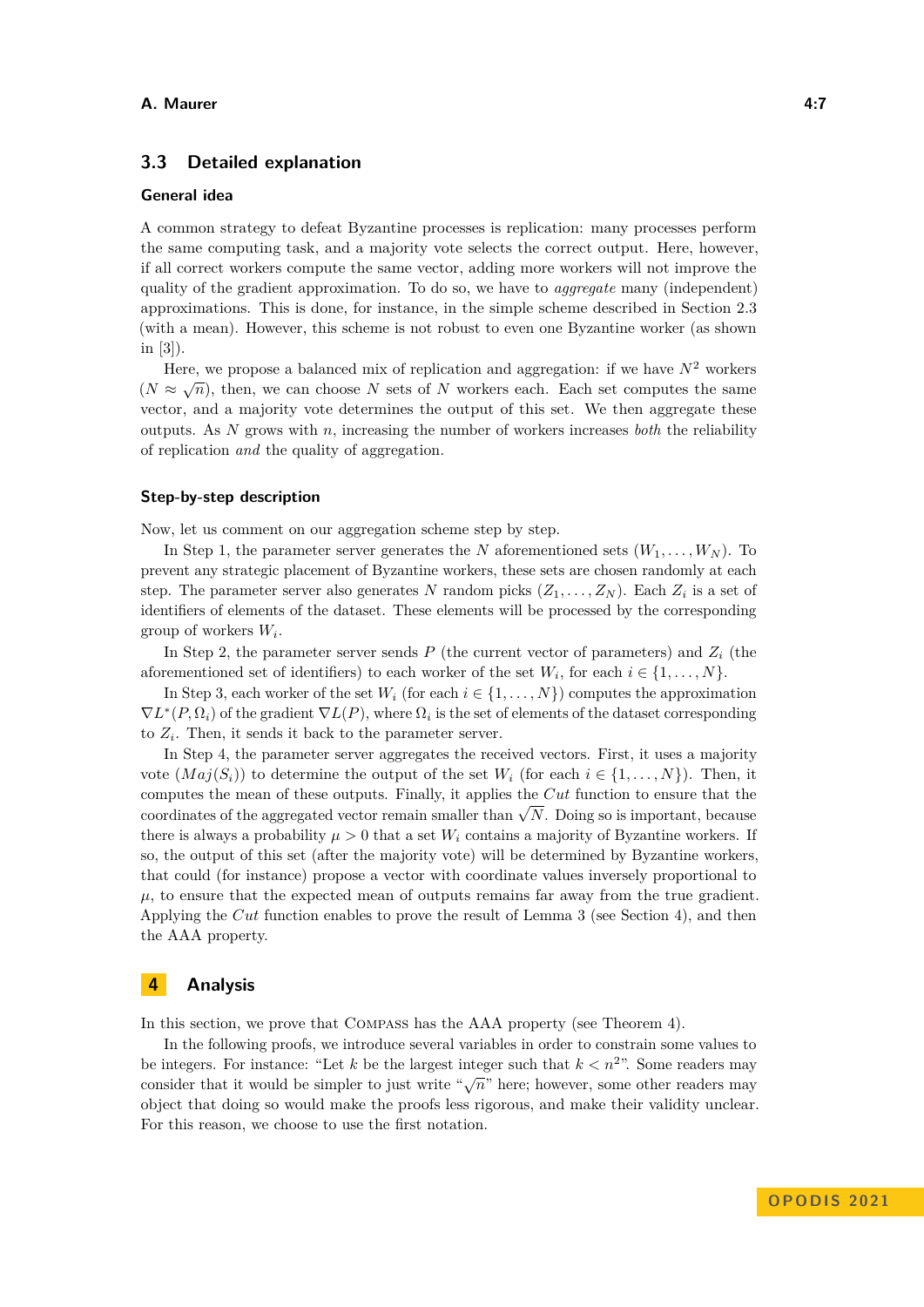## **4:8 Arbitrarily Accurate Aggregation Scheme for Byzantine SGD**

**• Lemma 1.** Let  $p < \frac{1}{2}$  be a probability. Consider N sets of N workers, where each worker *has an independent probability p to be Byzantine. Let E<sup>N</sup> be the following event: "All N sets contain a strict minority of Byzantine workers". Then, there exists*  $N_0$  *such that,*  $\forall N \geq N_0$ *,*  $P(E_N) \geq 1 - \frac{2}{N}$ .

**Proof.** As  $\lim_{x \to +\infty} \frac{\ln x}{x} = 0$ , let  $N_0$  be the smallest integer such that,  $\forall N \ge N_0$ :

$$
\frac{\ln N_0}{N_0} < \left(\frac{1-2p}{4}\right)^2.
$$

Consider a set of workers. Let *k* be the number of Byzantine workers in this set. According to Hoeffding's inequality:

$$
P(|k - Np| \ge \sqrt{N \ln N}) \le \frac{2}{N^2}.
$$

Therefore:

$$
P\left(\left|\frac{k}{N} - p\right| < \sqrt{\frac{\ln N}{N}}\right) \ge 1 - \frac{2}{N^2}
$$

...and, for  $N > N_0$ :

$$
P\left(\left|\frac{k}{N}-p\right|<\frac{1-2p}{4}\right)\geq 1-\frac{2}{N^2}.
$$

Now, we can remark that:

$$
P\left(\left|\frac{k}{N}-p\right|<\frac{1-2p}{4}\right)\leq P\left(\frac{k}{N}-p<\frac{1-2p}{4}\right)=P\left(\frac{k}{N}<\frac{1+2p}{4}\right).
$$

As  $p < \frac{1}{2}$ , we have  $1 + 2p < 2$ , and:

$$
P\left(\frac{k}{N} < \frac{1+2p}{4}\right) \le P\left(\frac{k}{N} < \frac{2}{4}\right) = P\left(k < \frac{N}{2}\right).
$$

Thus,  $\forall N \geq N_0$ :

$$
P\left(k < \frac{N}{2}\right) \ge 1 - \frac{2}{N^2}
$$

and

$$
P(E_N) \ge \left(1 - \frac{2}{N^2}\right)^N \ge 1 - \frac{2N}{N^2} = 1 - \frac{2}{N}.
$$

<span id="page-7-1"></span>▶ **Lemma 2.** Let  $N \ge 1$  be an integer, and let  $f < \frac{1}{2}$  be a positive value. Consider  $N^2$ *workers, among which k* are Byzantine, with  $k \leq fN^2$ . Assume that these  $N^2$  workers are *randomly assigned to N sets.* Let  $E'_N$  be the following event: "All N sets contain a strict *minority of Byzantine workers". Then, there exists*  $N_1$  *such that,*  $\forall N \geq N_1$ ,  $P(E'_N) \geq 1 - \frac{3}{N}$ .

<span id="page-7-0"></span>**Proof.** The proof of this lemma can be found in the appendix.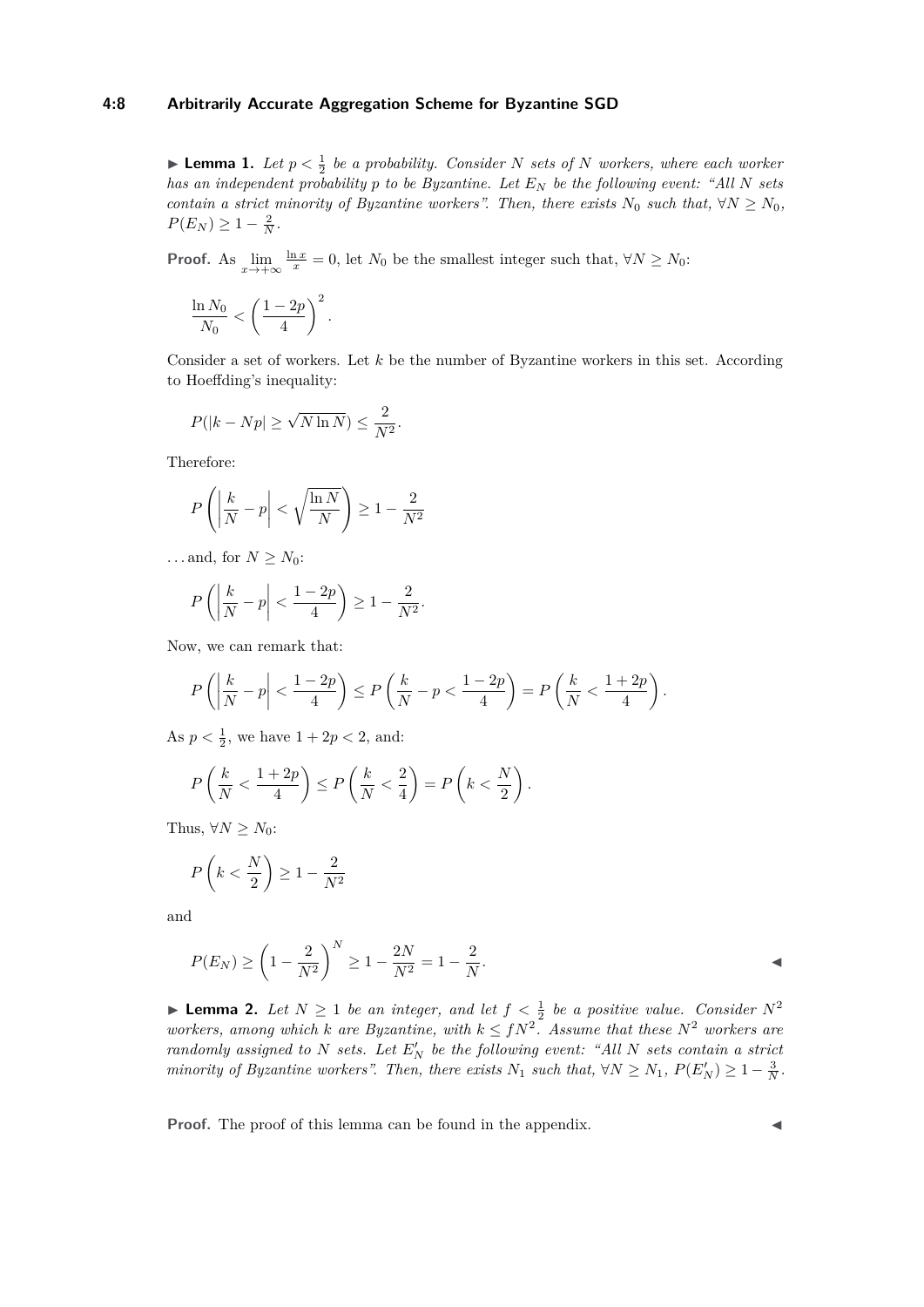**• Lemma 3.** Let G be a vector of dimension d, and let  $p < \frac{3}{N}$  be a probability. Let  $(V_1, V_2, V_3, \ldots)$  *be a sequence of vectors of dimension <i>d*, such that  $\lim_{N \to +\infty} \frac{1}{N} \sum_{i=1}^{N} V_i = G$ . Let  $(B_1, B_2, B_3, ...)$  *be an arbitrary sequence of vectors of dimension d.* Let  $R_N$  *be a random vector defined as follows: with probability p,*  $R_N = Cut \left(B_N, \sqrt{N}\right)$ ; otherwise,  $R_N = Cut \left( \frac{1}{N} \sum_{i=1}^{N} V_i \right)$ √  $\overline{N}$ ). Then,  $\lim_{N \to +\infty} \mathbb{E} ||R_N - G|| = 0.$ 

**Proof.** Before going further, let us clarify one possible misunderstanding. Some readers may confuse *N* with the number of parameters of the model (which is not the case). According to the lemma's statement, *N* is related to the numbers of vectors used to approximate the true gradient. The number of parameters of the model is not used in the proofs of this paper.

$$
\mathbb{E} \|R_N - G\| = p \left\| Cut \left( B_N, \sqrt{N} \right) - G \right\| + \underbrace{(1-p)}_{X_N} \left\| Cut \left( \frac{1}{N} \sum_{i=1}^N V_i, \sqrt{N} \right) - G \right\|
$$

*.*

By definition of the *Cut* function,  $\forall N \geq 1$ ,  $\left\| Cut \left(B_N, \right)\right\|$ √  $\left| \overline{N} \right| \leq$ √ *d* √ *N*.

As 
$$
p < \frac{3}{N}
$$
:

$$
p\Big\|Cut\left(B_N, \sqrt{N}\right)\Big\| < \frac{3}{N}\sqrt{d\sqrt{N}} = \frac{3\sqrt{d}}{\sqrt{N}}
$$

Therefore:

$$
X_N \le p \Big\| Cut\left(B_N, \sqrt{N}\right) \Big\| + p \|G\| < \frac{3\sqrt{d}}{\sqrt{N}} + \frac{3}{N} \|G\|.
$$

As a result,  $\lim_{N \to +\infty} X_N = 0$ . Now, let us determine  $\lim_{N \to +\infty} Y_N$ .

Let  $\delta > 0$ . Let  $j \in \{1, ..., d\}$ , and let  $v(i, j)$  (resp.  $g(j)$ ) be the  $j<sup>th</sup>$  coordinate of  $V_i$  (resp. *G*). As  $\lim_{N \to +\infty} \frac{1}{N} \sum_{i=1}^{N} V_i = G$ , in particular:

$$
\lim_{N \to +\infty} \frac{1}{N} \sum_{i=1}^{N} v(i,j) = g(j).
$$

Thus, there exists  $n_j$  such that,  $\forall N \geq n_j$ :

$$
\left| g(j) - \frac{1}{N} \sum_{i=1}^{N} v(i, j) \right| \leq \delta.
$$

Thus,  $\forall N \geq n_i$ :

$$
\left|\frac{1}{N}\sum_{i=1}^N v(i,j)\right| \leq \delta + |g(j)|.
$$

Let  $N_0$  be the smallest integer such that  $N_0 \ge \max(n_1, \ldots, n_d)$  and  $\sqrt{N_0} \ge \delta + \max_{j \in \{1, \ldots, d\}} |g(j)|$ . Then,  $\forall N \geq N_0$  and  $\forall j \in \{1, \ldots, d\}$ :

$$
\left| \frac{1}{N} \sum_{i=1}^{N} v(i, j) \right| \leq \sqrt{N}
$$

<span id="page-8-0"></span><sup>7</sup> This sequence represents the vectors proposed by Byzantine workers. The reason why we write them as a sequence is that we further write " $\lim_{N \to +\infty} f_N$ ", where  $f_N$  is a function of  $B_N$ .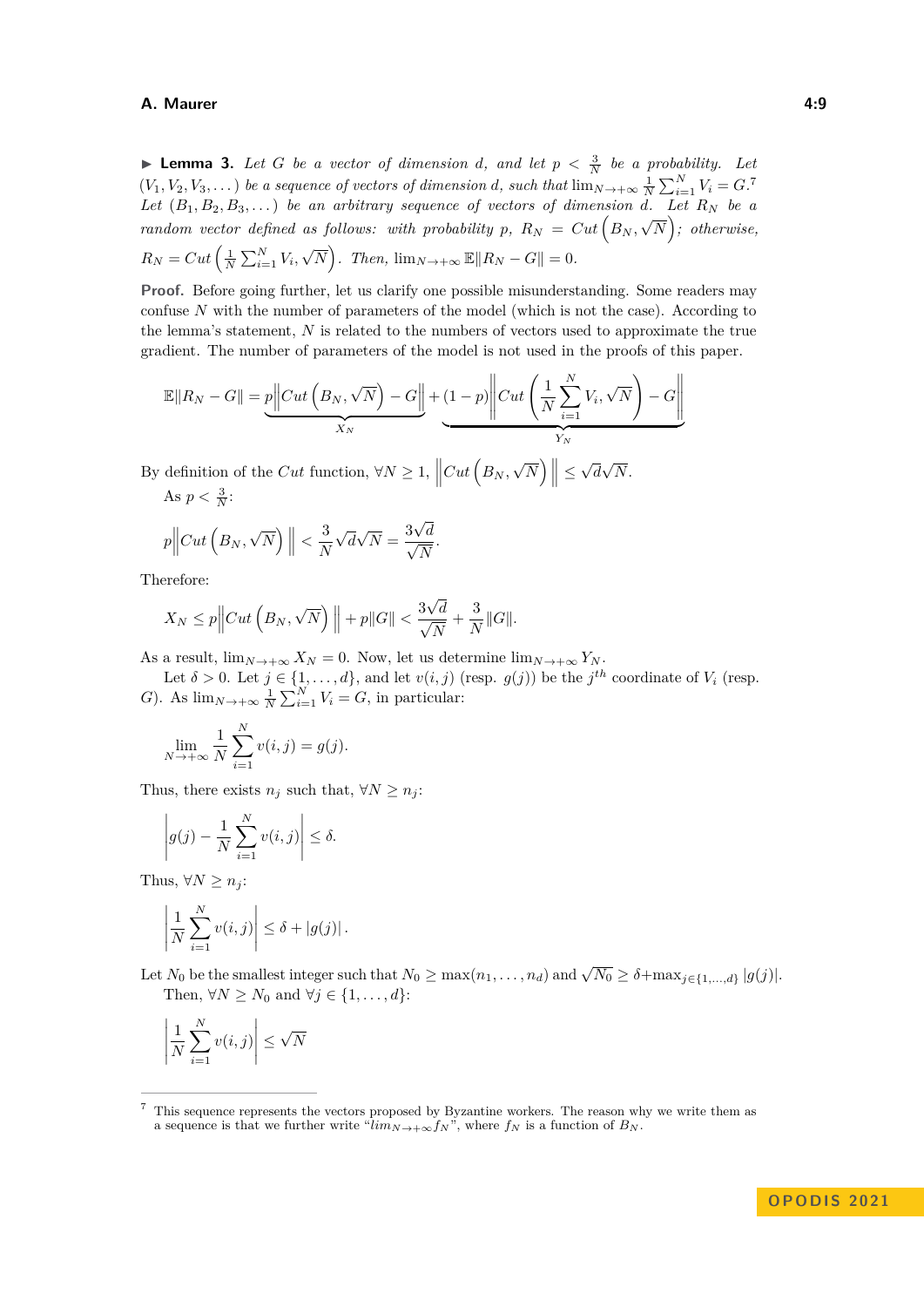and

$$
Cut_0\left(\frac{1}{N}\sum_{i=1}^{N}v(i,j),\sqrt{N}\right) = \frac{1}{N}\sum_{i=1}^{N}v(i,j).
$$

Thus, forall  $N > N_0$ :

$$
Cut\left(\frac{1}{N}\sum_{i=1}^{N}V_i, \sqrt{N}\right) = \frac{1}{N}\sum_{i=1}^{N}V_i.
$$

As a result:

$$
\lim_{N \to +\infty} Cut\left(\frac{1}{N} \sum_{i=1}^{N} V_i, \sqrt{N}\right) = \lim_{N \to +\infty} \frac{1}{N} \sum_{i=1}^{N} V_i = G
$$

and

$$
\lim_{N \to +\infty} \left\| Cut \left( \frac{1}{N} \sum_{i=1}^{N} V_i, \sqrt{N} \right) - G \right\| = 0.
$$

As  $p < \frac{3}{N}$ ,  $\lim_{N \to +\infty} (1 - p) = 1$ , and  $\lim_{N \to +\infty} Y_N = 0$ . Therefore:

$$
\lim_{N \to +\infty} \mathbb{E} \|R_N - G\| = \lim_{N \to +\infty} X_N + \lim_{N \to +\infty} Y_N = 0.
$$

<span id="page-9-1"></span>▶ **Theorem 4.** Compass *has the AAA property.*

**Proof.** As a reminder, *N* is the largest integer such that  $N^2 \leq n$ .

Let  $(W_1, \ldots, W_N)$  be the random split generated in Step 1 of COMPASS. According to Lemma [2,](#page-7-1) with a probability at least  $1 - \frac{3}{N}$ , each set  $W_i$  contains a strict minority of Byzantine workers. In other words, the probability *p* that these sets do *not* all contain a strict minority of Byzantine workers is such that  $p < \frac{3}{N}$ .

Besides, when all sets  $W_i$  contain a strict minority of Byzantine workers,  $Maj(S_i)$ corresponds to the vector sent by the correct workers of  $W_i$  (as a reminder,  $S_i$  is the set of vectors sent by the workers of  $W_i$ ). As these vectors  $Maj(S_i)$  are all based on random samples of the dataset,  $\mathbb{E}[Maj(S_i)] = G$ . In other words:

$$
\lim_{N \to +\infty} \frac{1}{N} \sum_{i=1}^{N} Maj(S_i) = G.
$$

Therefore, the output  $A_n$  of COMPASS can be represented by the random vector  $R_N$  of Lemma [3](#page-7-0) (where the arbitrary vectors  $(B_1, B_2, B_3, \ldots)$  correspond to the cases where not *all* sets *W<sup>i</sup>* contain a strict minority of Byzantine workers).

When  $n \to +\infty$ ,  $N \to +\infty$ . Therefore, according to Lemma [3,](#page-7-0)  $\lim_{n \to +\infty} \mathbb{E} ||A_n - G|| = 0$ , and COMPASS has the AAA property.

## <span id="page-9-0"></span>**5 Simulations**

In this section, we illustrate the AAA property with simulations. We compare COMPMED (a modified version of Compass) with an existing aggregation scheme. In [5.1,](#page-10-0) we describe these two aggregation schemes. In [5.2,](#page-11-0) we describe the simulation setting. In [5.3,](#page-11-1) we show how to make simulations both simpler and more general. The simulation results are presented in [5.4.](#page-12-0)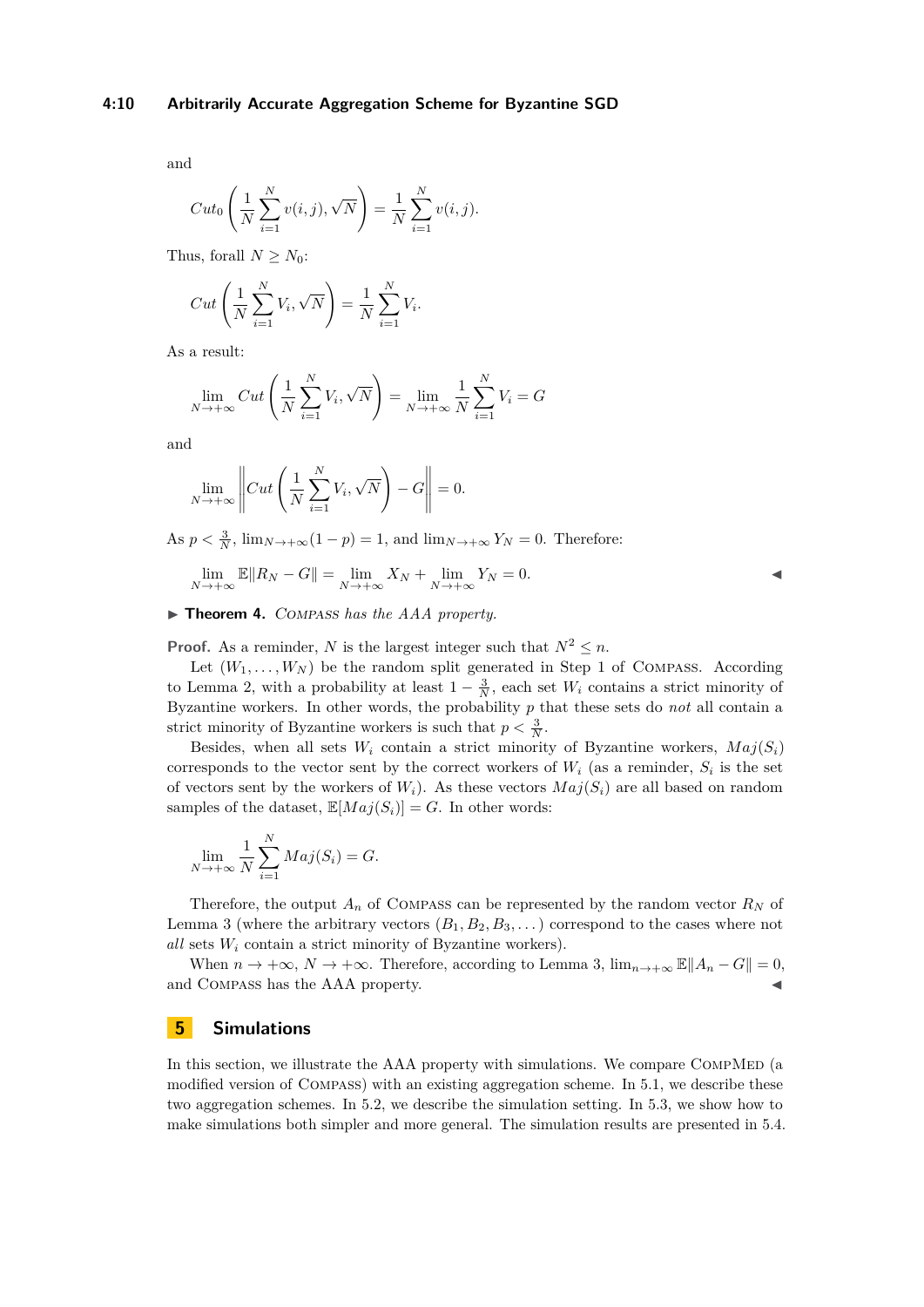# <span id="page-10-0"></span>**5.1 Aggregation schemes**

Let us describe the aggregation schemes CWMED and COMPMED.

- CWMed (*Coordinate-Wise Median*) is an aggregation scheme introduced in [\[21\]](#page-14-4). It consists in taking the median value for each coordinate, in order to exclude extreme values proposed by Byzantine workers. Its angular error is constant. As a reminder (see [2.5\)](#page-4-0), among existing aggregation schemes, the angular error is at best constant.
- CompMed is a modified version of Compass. The principle is the same, except that  $\blacksquare$ the final aggregation formula is now similar to CWMED. The reason for this change is that Compass is designed to prove a very general result (for any distribution of values), but may be slow to converge in practice. For these simulations, we assume that the coordinates values proposed by correct workers follow a normal distribution (see [5.2\)](#page-11-0). In this setting, COMPMED converges much more quickly. $8$

#### **Description of CWMed**

We first define the function *Med*.

Let *L* be a list of *n* values. Let  $(x_1, \ldots, x_n)$  be a list containing the same values as *L*, but sorted in increasing order. We define the function  $med(L)$  as follows:

If *n* is even,  $med(L) = \frac{x_{\frac{n}{2}} + x_{\frac{n}{2}+1}}{2}$ . If *n* is odd,  $med(L) = x_{\frac{n+1}{2}}$ .

Let  $(V_1, \ldots, V_n)$  be *n* vectors. Let  $v(i, j)$  be the  $j<sup>th</sup>$  coordinate of  $V_i$ . Let  $C_j =$  $(v(1, j), v(2, j), \ldots, v(n, j)).$ 

We define  $Med(V_1, V_2, \ldots, V_n)$  as follows:

 $Med(V_1, V_2, \ldots, V_n) = (med(C_1), med(C_2), \ldots, med(C_d)).$ 

We now describe the CWMED aggregation scheme. Let  $\alpha > 0$  be an arbitrarily small constant. At each step:

- **1.** The parameter server generates *n* random picks  $(Z_1, \ldots, Z_N)$ .
- 2.  $\forall i \in \{1, \ldots, n\}$ , the parameter server sends  $Z_i$  and the current vector of parameters P to worker *w<sup>i</sup>* .
- **3.**  $\forall i \in \{1, \ldots, n\}$ , let  $\Omega_i$  be the set containing the elements  $X_j$  of the dataset such that  $j \in Z_i$ . Each worker  $w_i$  computes  $\nabla L^*(P, \Omega_i)$ , and sends it to the parameter server.
- **4.**  $\forall i \in \{1, ..., n\}$ , let  $V_i$  be the vector sent by worker  $w_i$ . The parameter server aggregates the received vectors as follows:

<span id="page-10-1"></span>This is due to the fact that COMPASS computes a mean of several vectors, some of which being potentially Byzantine. Therefore, the size *N* of the groups of workers must be large enough to ensure that all these vectors are correct with a very high probability (the *Cut* function takes care of the extremely unlikely bad cases).

Here, we assume that the coordinate values proposed by correct workers follow a normal distribution, which means that their expected median value is equal to their expected mean value. Therefore, we can use CWMed, which also excludes extreme values. However, in the general case, the expected median value of a distribution is not always equal to its expected mean value. This is why we used Compass to prove the main theoretical result.

Note that this problem (of the expected median value now always being equal to the expected mean value) is a theoretical limitation of both CWMED and COMPMED. Therefore, the comparison we make here is fair with regards to this particular aspect.

<span id="page-10-2"></span><sup>&</sup>lt;sup>9</sup> If a worker does not send any vector before the end of the round, we consider that it sent a null vector  $(0, 0, \ldots, 0).$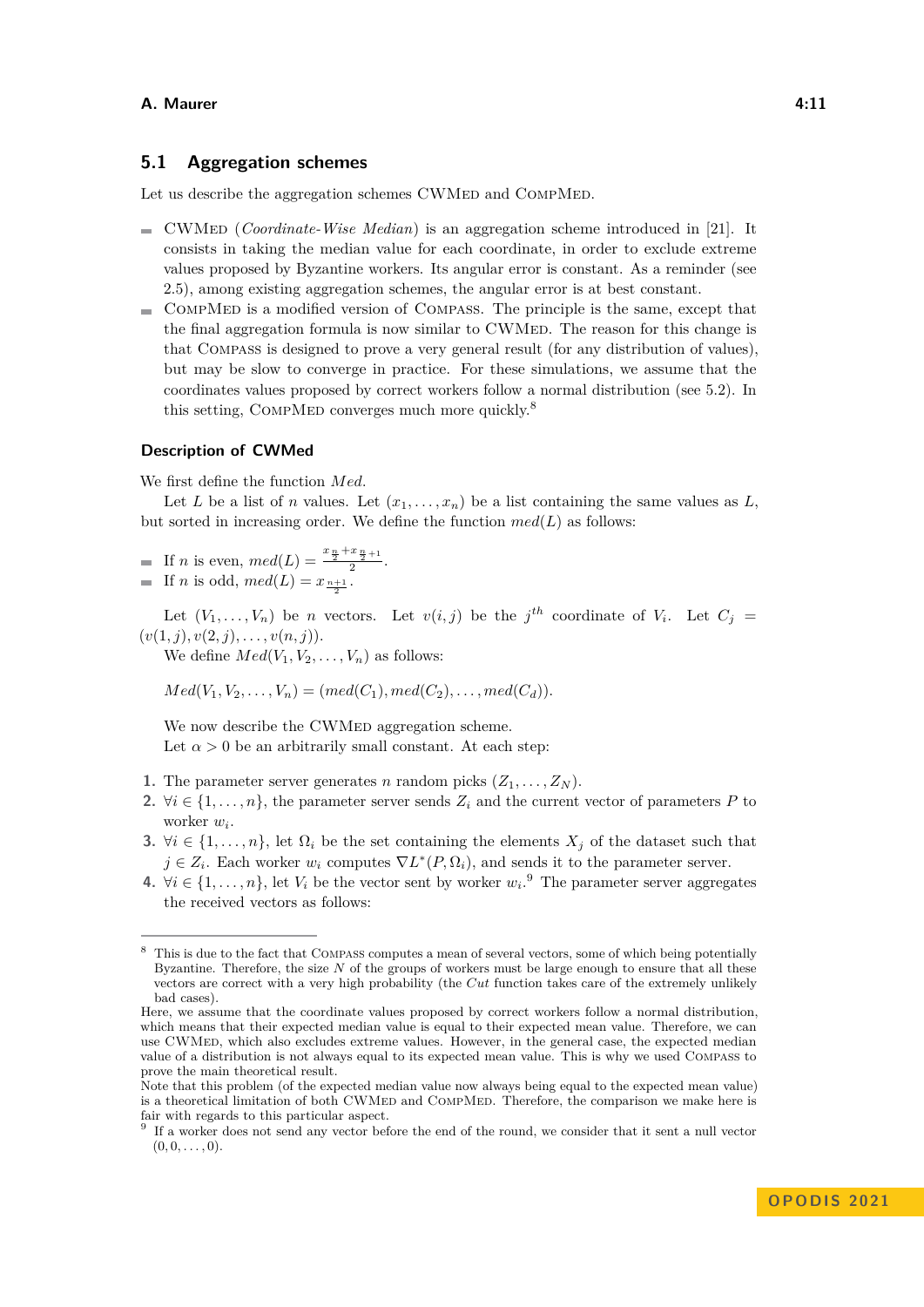$A_n = Med(V_1, V_2, \ldots, V_n)$ 

...and uses it to update the model  $(P \leftarrow P - \alpha A_n)$ .

# **Description of CompMed**

The CompMed aggregation scheme is defined similarly to the Compass aggregation scheme, except that the aggregated vector is now defined as follows:

 $A_n = Med(Maj(S_1), Maj(S_2), \ldots, Maj(S_n)).$ 

## <span id="page-11-0"></span>**5.2 Simulation setting**

Let  $\sigma > 0$  be a positive constants. Let  $G = (g_1, \ldots, g_d) = \nabla L(P)$  be the gradient of the loss function.

Let  $\Omega^*$  be a set of *M* random elements of the dataset. We assume that  $L^*(P,\Omega^*)$  =  $(g_1^*, g_2^*, \ldots, g_d^*)$  (i.e., the approximation of the gradient that each correct worker computes) follows a normal distribution centered on the true gradient, that is:  $\forall j \in \{1, \ldots, d\}$ ,  $g_j$ follows the normal distribution  $\mathcal{N}(g_j, \sigma^2)$ . This assumption is backed by recent results in machine learning [\[13\]](#page-14-12): many normally distributed datasets result in normally distributed gradients.

#### **Aggregation error**

To measure the quality of an aggregation scheme *A<sup>n</sup>* (for a given number of workers *n*), we define the *aggregation error*  $\lambda_n$  as follows:

$$
\lambda_n = \frac{\mathbb{E}[\|A_n - G\|^2]}{d}
$$

*.*

This quantity measures the average distance between *A<sup>n</sup>* and *G*, with regards to the randomness of our model. Dividing by the dimension *d* (which is a constant of the problem) enables to significantly simplify the simulations, as shown in Section [5.3.](#page-11-1)

#### **Attack model**

Let  $f < \frac{1}{2}$  be the fraction of Byzantine workers. We assume that all Byzantine workers send the vector  $V_B = (\omega, \omega, \dots, \omega)$  to the parameter server, where  $\omega$  is an arbitrarily large positive constant.

For CWMED, this attack has a maximal impact: it "pushes" the median values of coordinates as far a possible from the value they would have had otherwise. The same is true for CompMed: if some groups of workers contain a majority of Byzantine workers, their output will be  $V_B$ .

## <span id="page-11-1"></span>**5.3 Making the simulations simpler and more general**

Let us show that, for CWMED and COMPMED, the aggregation error  $\lambda_n$  can actually be computed without choosing specific values for *d* and  $(g_1, \ldots, g_d)$ . Besides simplifying the simulations, this makes the simulation results more general (i.e., not dependent on *d* and  $(g_1, \ldots, g_d)$ ). Therefore, the only parameters of the simulations (defined above) are:  $\sigma$ , *f* and  $\omega$ .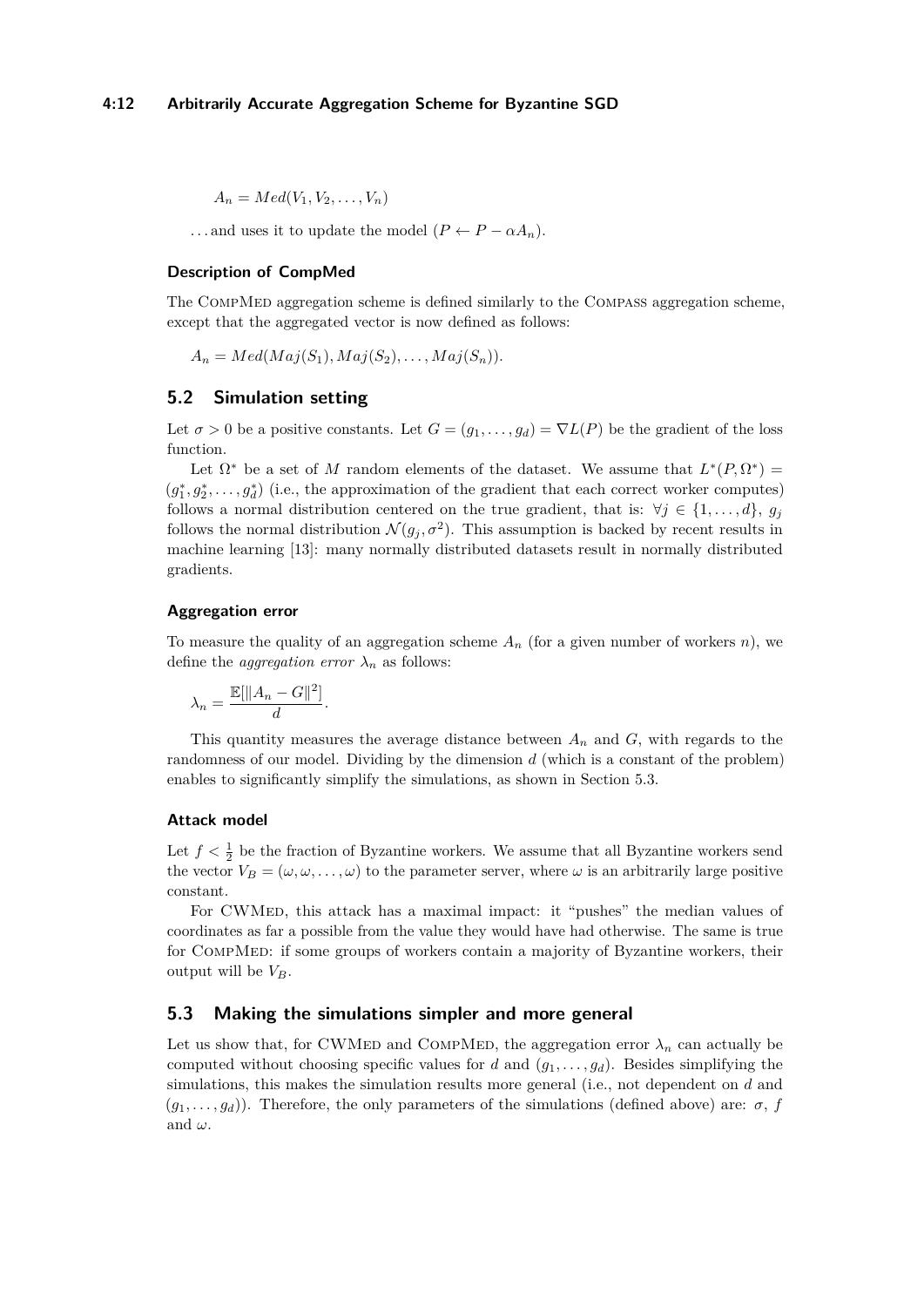In the following, we explain how to compute two metrics  $\beta_n$  and  $\gamma_n$ , that do not depend on *d* or  $(g_1, \ldots, g_d)$ . Then, in Theorem [5](#page-12-1) and [6,](#page-12-2) we show that  $\lambda_n = \beta_n$  (for CWMED) and  $\lambda_n = \gamma_n$  (for COMPMED).

## **Definition of** *β<sup>n</sup>*

Let *k* be the largest integer such that  $k \leq fn$ . Let  $L = (y_1, \ldots, y_n)$  be a list of *n* values, such that:

- $\forall i \in \{1, \ldots, n-k\}, y_i$  is a random value following the normal distribution  $\mathcal{N}(0, \sigma^2)$ ;
- $\forall i \in \{n k + 1, ..., n\}, y_i = ω.$

We define  $\beta_n$  as follows:  $\beta_n = \mathbb{E}[med(L)^2]$ .

## **Definition of** *γ<sup>n</sup>*

For a given step of COMPMED, among the *N* sets of workers  $(W_1, \ldots, W_N)$ , let *K* be the number of sets that do *not* contain a strict majority of correct workers.

Let  $L' = (y_1, \ldots, y_N)$  be a list of *N* values, such that:

 $\forall i \in \{1, \ldots, N - K\}, y_i$  is a random value following the normal distribution  $\mathcal{N}(0, \sigma^2)$ ;

$$
\quad \blacksquare \ \ \forall i \in \{N-K+1,\ldots,N\}, \ y_i = \omega.
$$

We define  $\gamma_n$  as follows:  $\gamma_n = \mathbb{E}[med(L')^2].^{10}$  $\gamma_n = \mathbb{E}[med(L')^2].^{10}$  $\gamma_n = \mathbb{E}[med(L')^2].^{10}$ 

- <span id="page-12-1"></span> $\blacktriangleright$  **Theorem 5.** *For CWMED,*  $\lambda_n = \beta_n$ *.*
- <span id="page-12-2"></span> $\triangleright$  **Theorem 6.** *For* COMPMED,  $\lambda_n = \gamma_n$ .

The proofs of Theorem [5](#page-12-1) and Theorem [6](#page-12-2) can be found in the appendix.

## <span id="page-12-0"></span>**5.4 Simulation results**

The parameters of the simulations are  $\sigma = 1$  and  $\omega = 10^5$ . The code used for simulations can be found in [\[16\]](#page-14-13).

We simulated the evolution of the aggregation error  $\lambda_n$  as a function of the number of workers, for both CWMED and COMPMED. The results are presented in Figure [1.](#page-13-8)

For  $f = 0$ , the aggregation error converges to 0 for both aggregation schemes. We now consider the case  $f = 0.2$  (i.e., 20% of Byzantine workers). For CWMED, the aggregation error converges to a value close to 0*.*12 (the irregularities of the plot are due to the fact than one new Byzantine worker is added for every 5 new workers). For COMPMED, the aggregation error quickly becomes indistinguishable from the case  $f = 0$  (i.e., it converges to 0).

This illustrates the AAA property of our aggregation scheme: the aggregation error converges to 0 when the number of workers increases, despite a constant fraction of Byzantine workers (which is not the case for existing aggregation schemes, e.g.  $\text{CWMED}$ ).

<span id="page-12-3"></span><sup>&</sup>lt;sup>10</sup> Note that here, the randomness comes from the values  $y_i$ , but also from *K*.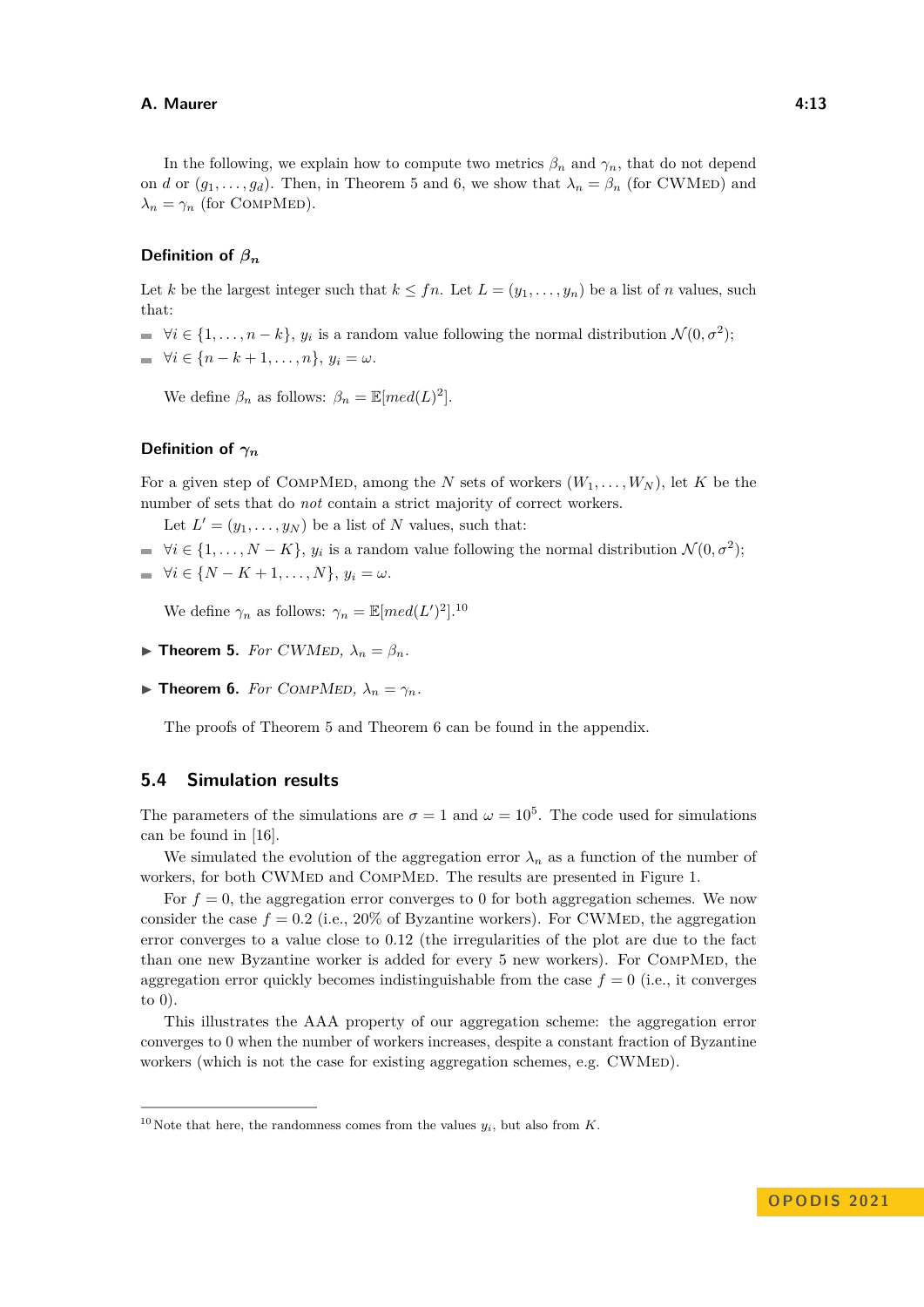<span id="page-13-8"></span>

**Figure 1** Evolution of the aggregation error for CWMED (left side) and COMPMED (right side), as a function of *n* (number of workers) and *N* (number of sets of workers) respectively, for  $f = 0$ and  $f = 0.2$ . As a reminder, N is the largest integer such that  $N \leq n^2$ , where n is the number of workers.

# <span id="page-13-4"></span>**6 Conclusion**

In this paper, we presented the first aggregation scheme with the AAA property, and proved its correctness. We illustrated this property with simulations, and compared it to an existing scheme.

The goal of this work was to show that it was possible to have an aggregation error converging to 0 (when *n* increases) in the presence of Byzantine workers. For future works, an interesting question would be: how *fast* can it converge to zero? The challenge would be to design an aggregation scheme ensuring a faster convergence, both in theory and in simulations.

#### **References**

- <span id="page-13-3"></span>**1** Dan Alistarh, Zeyuan Allen-Zhu, and Jerry Li. Byzantine stochastic gradient descent. In *Advances in Neural Information Processing Systems*, pages 4613–4623, 2018.
- <span id="page-13-6"></span>**2** Gilad Baruch, Moran Baruch, and Yoav Goldberg. A little is enough: Circumventing defenses for distributed learning. In Hanna M. Wallach, Hugo Larochelle, Alina Beygelzimer, Florence d'Alché-Buc, Emily B. Fox, and Roman Garnett, editors, *NeurIPS 2019*, pages 8632–8642, 2019. URL: [https://proceedings.neurips.cc/paper/2019/hash/](https://proceedings.neurips.cc/paper/2019/hash/ec1c59141046cd1866bbbcdfb6ae31d4-Abstract.html) [ec1c59141046cd1866bbbcdfb6ae31d4-Abstract.html](https://proceedings.neurips.cc/paper/2019/hash/ec1c59141046cd1866bbbcdfb6ae31d4-Abstract.html).
- <span id="page-13-0"></span>**3** Peva Blanchard, El Mahdi El Mhamdi, Rachid Guerraoui, and Julien Stainer. Machine learning with adversaries: Byzantine tolerant gradient descent. In *Advances in Neural Information Processing Systems 30*, pages 119–129. Curran Associates, Inc., 2017.
- <span id="page-13-7"></span>**4** Amine Boussetta, El-Mahdi El-Mhamdi, Rachid Guerraoui, Alexandre Maurer, and Sébastien Rouault. AKSEL: Fast Byzantine SGD. In *24th International Conference on Principles of Distributed Systems (OPODIS 2020)*, 2021.
- <span id="page-13-5"></span>**5** Saikiran Bulusu, Prashant Khanduri, Pranay Sharma, and Pramod K. Varshney. On distributed stochastic gradient descent for nonconvex functions in the presence of byzantines. In *2020 IEEE International Conference on Acoustics, Speech and Signal Processing, ICASSP 2020, Barcelona, Spain, May 4-8, 2020*, pages 3137–3141. IEEE, 2020. [doi:10.1109/ICASSP40776.](https://doi.org/10.1109/ICASSP40776.2020.9052956) [2020.9052956](https://doi.org/10.1109/ICASSP40776.2020.9052956).
- <span id="page-13-2"></span>**6** Lingjiao Chen, H. Wang, Zachary B. Charles, and Dimitris Papailiopoulos. Draco: Byzantineresilient distributed training via redundant gradients. In *ICML*, 2018.
- <span id="page-13-1"></span>**7** Yudong Chen, Lili Su, and Jiaming Xu. Distributed statistical machine learning in adversarial settings: Byzantine gradient descent. *Proceedings of the ACM on Measurement and Analysis of Computing Systems*, 1(2):44, 2017.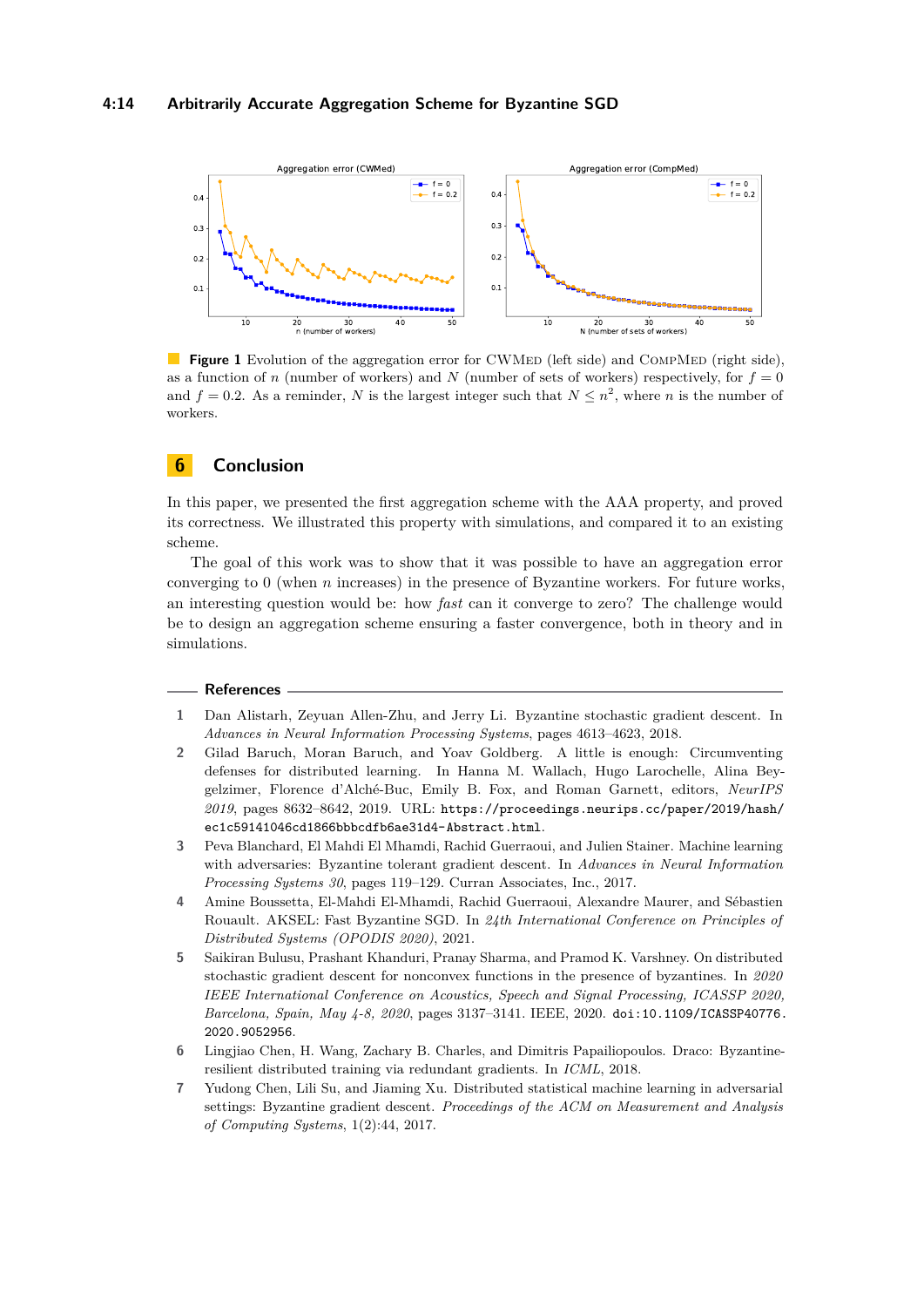- <span id="page-14-11"></span>**8** Anna Choromanska, Mikael Henaff, Michaël Mathieu, Gérard Ben Arous, and Yann LeCun. The loss surfaces of multilayer networks. In *Proceedings of the Eighteenth International Conference on Artificial Intelligence and Statistics, AISTATS 2015, San Diego, California, USA, May 9-12, 2015*, 2015. URL: <http://proceedings.mlr.press/v38/choromanska15.html>.
- <span id="page-14-3"></span>**9** Georgios Damaskinos, El Mahdi El Mhamdi, Rachid Guerraoui, Arsany Guirguis, and Sébastien Rouault. Aggregathor: Byzantine machine learning via robust gradient aggregation. In *SysML*, 2019.
- <span id="page-14-8"></span>**10** Georgios Damaskinos, El Mahdi El Mhamdi, Rachid Guerraoui, Rhicheek Patra, Mahsa Taziki, et al. Asynchronous byzantine machine learning (the case of sgd). In *ICML*, pages 1153–1162, 2018.
- <span id="page-14-9"></span>**11** El-Mahdi El-Mhamdi, Rachid Guerraoui, Arsany Guirguis, and Lê Nguyên Hoang. Geniunely distributed byzantine machine learning. In *PODC*, 2020.
- <span id="page-14-7"></span>**12** El Mahdi El Mhamdi, Rachid Guerraoui, and Sébastien Rouault. The hidden vulnerability of distributed learning in Byzantium. In *Proceedings of the 35th International Conference on Machine Learning*, pages 3521–3530. PMLR, 2018.
- <span id="page-14-12"></span>**13** Arthur Jacot, Clément Hongler, and Franck Gabriel. Neural tangent kernel: Convergence and generalization in neural networks. In *NeurIPS 2018, December 3-8, 2018, Montréal, Canada*, pages 8580–8589, 2018. URL: [https://proceedings.neurips.cc/paper/2018/hash/](https://proceedings.neurips.cc/paper/2018/hash/5a4be1fa34e62bb8a6ec6b91d2462f5a-Abstract.html) [5a4be1fa34e62bb8a6ec6b91d2462f5a-Abstract.html](https://proceedings.neurips.cc/paper/2018/hash/5a4be1fa34e62bb8a6ec6b91d2462f5a-Abstract.html).
- <span id="page-14-10"></span>**14** Kishori M. Konwar, Sanguthevar Rajasekaran, and Alexander A. Shvartsman. Robust network supercomputing with malicious processes. In Shlomi Dolev, editor, *Distributed Computing, 20th International Symposium, DISC 2006, Stockholm, Sweden, September 18-20, 2006, Proceedings*, volume 4167 of *Lecture Notes in Computer Science*, pages 474–488. Springer, 2006. [doi:10.1007/11864219\\_33](https://doi.org/10.1007/11864219_33).
- <span id="page-14-1"></span>**15** Leslie Lamport, Robert Shostak, and Marshall Pease. The byzantine generals problem. *ACM Trans. Program. Lang. Syst.*, 4(3):382–401, 1982.
- <span id="page-14-13"></span>**16** Alexandre Maurer. Source code for simulations related to this paper. URL: [https://tinyurl.](https://tinyurl.com/sim-aaa-paper) [com/sim-aaa-paper](https://tinyurl.com/sim-aaa-paper).
- <span id="page-14-0"></span>**17** David E Rumelhart, Geoffrey E Hinton, and Ronald J Williams. Learning internal representations by error propagation. Technical report, California Univ San Diego La Jolla Inst for Cognitive Science, 1985.
- <span id="page-14-2"></span>**18** Lili Su and Nitin H. Vaidya. Fault-tolerant multi-agent optimization: Optimal iterative distributed algorithms. In George Giakkoupis, editor, *Proceedings of the 2016 ACM Symposium on Principles of Distributed Computing, PODC 2016, Chicago, IL, USA, July 25-28, 2016*, pages 425–434. ACM, 2016. [doi:10.1145/2933057.2933105](https://doi.org/10.1145/2933057.2933105).
- <span id="page-14-5"></span>**19** Cong Xie, Oluwasanmi Koyejo, and Indranil Gupta. Generalized byzantine-tolerant sgd, 2018.
- <span id="page-14-6"></span>**20** Cong Xie, Oluwasanmi Koyejo, and Indranil Gupta. Phocas: dimensional byzantine-resilient stochastic gradient descent, 2018.
- <span id="page-14-4"></span>**21** Dong Yin, Yudong Chen, Ramchandran Kannan, and Peter Bartlett. Byzantine-robust distributed learning: Towards optimal statistical rates. In *Proceedings of the 35th International Conference on Machine Learning*, volume 80 of *Proceedings of Machine Learning Research*, pages 5650–5659. PMLR, 2018.

# **A Appendix**

**Proof of Lemma [2.](#page-7-1)** Let  $p = \frac{2f+1}{4}$ . Let us describe 4 ways to select some Byzantine workers among  $N^2$  workers, that we call "games".

- **Game A**: *k* workers are selected randomly, and then turned Byzantine.
- **Game B**: Each worker is turned Byzantine with probability *p*.  $\rightarrow$
- **Game C**: Game B is executed. Then, if the number of Byzantine workers is *k* or less: all workers are turned Byzantine.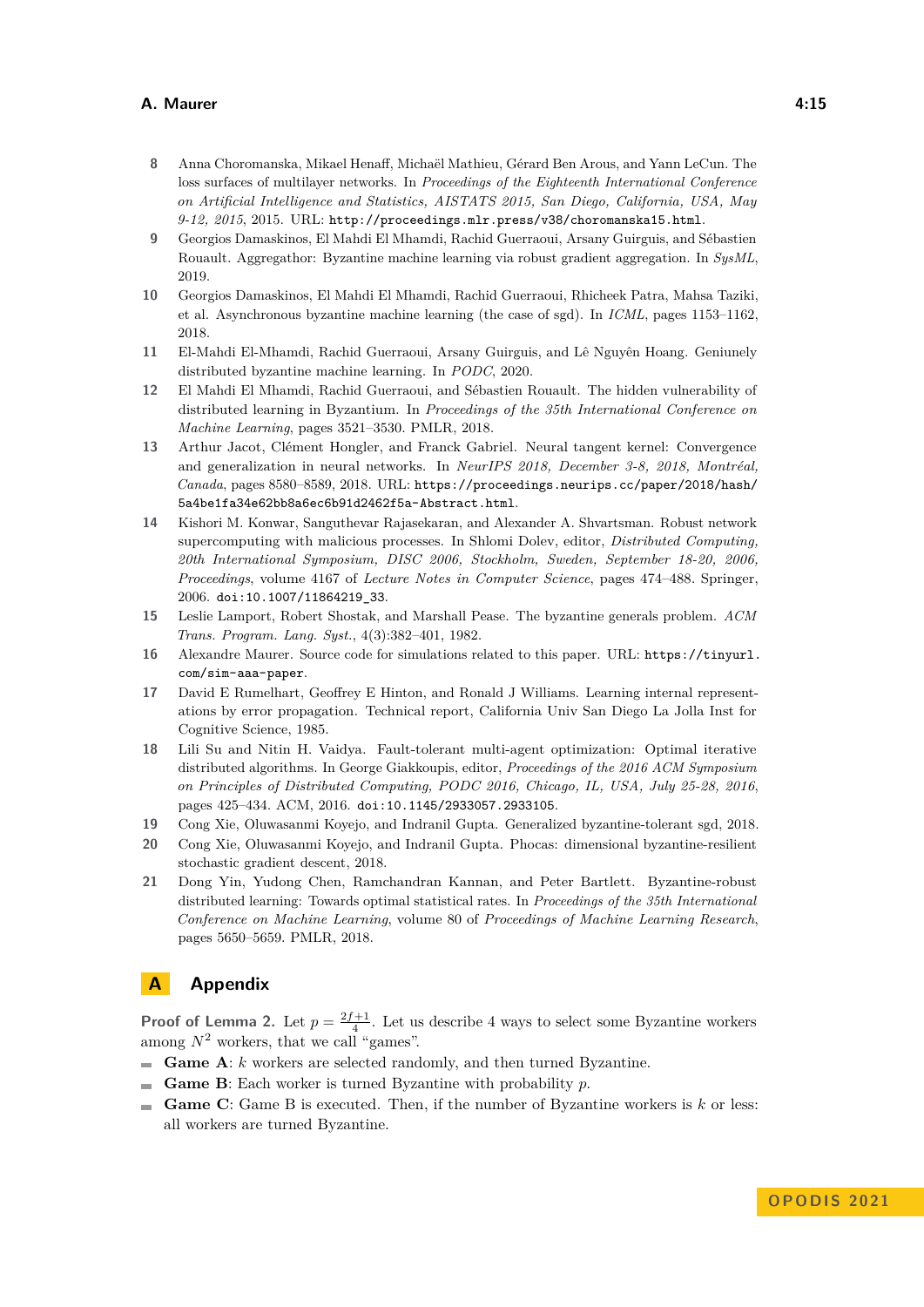#### **4:16 Arbitrarily Accurate Aggregation Scheme for Byzantine SGD**

**Game D**: Game C is executed. Then, we randomly pick one Byzantine worker, make it correct again, and repeat the process until we have exactly *k* Byzantine workers.

Let  $\Phi_X$  be the event: "After Game X, all N sets contain a strict minority of Byzantine workers." As Game D consists in executing Game C, then only removing Byzantine workers, we have:  $P(\Phi_D) \geq P(\Phi_C)$ .

Then, we can notice that Game D is equivalent to Game A (since each worker is equally likely to end up Byzantine). Therefore,  $P(\Phi_A) = P(\Phi_D) \ge P(\Phi_C)$ . Now, let us give a lower bound of  $P(\Phi_C)$ .

Let  $\Psi_B$  be the following event: "After Game B, there are strictly more than *k* Byzantine workers". Then, we can notice that, for  $\Phi_C$  to be true, it is necessary that both  $\Phi_B$  and  $\Psi_B$ are true. Indeed, if  $\Psi_B$  is false,  $\Phi_C$  cannot be true, because all workers would then be turned Byzantine in Game C (just after executing Game B). And, if Ψ*<sup>B</sup>* is true but Φ*<sup>B</sup>* is false, Φ*<sup>C</sup>* cannot be true, because we would not have a strict minority of Byzantine workers in all *N* sets. Therefore,  $P(\Phi_C) > P(\Phi_B \wedge \Psi_B)$ .

Now, notice that  $P(\Psi_B) = P(\Phi_B \wedge \Psi_B) + P(\neg \Phi_B \wedge \Psi_B)$ . Since  $P(\neg \Phi_B \wedge \Psi_B) \le$  $P(\neg \Phi_B) = 1 - P(\Phi_B)$ , we have:  $P(\Psi_B) \leq P(\Phi_B \land \Psi_B) + 1 - P(\Phi_B)$ , and  $P(\Phi_B \land \Psi_B) \geq$  $P(\Phi_B) + P(\Psi_B) - 1.$ 

Before going further, let us give a lower bound of  $P(\Psi_B)$ . Let  $N'_0$  be the smallest integer such that,  $\forall N \geq N'_0$ :

$$
\frac{\ln N^2}{N^2} < (p - f)^2
$$

Let *k'* be the number of Byzantine workers after Game B. According to Hoeffding's inequality, applied to the  $N^2$  workers:

$$
P\left(\left|\frac{k'}{N^2} - p\right| < \sqrt{\frac{\ln N^2}{N^2}}\right) \ge 1 - \frac{2}{N^4}
$$

Thus,  $\forall N \geq N'_0$ :

$$
P\left(\left|\frac{k'}{N^2}-p\right|
$$

Now, we can remark that:

$$
P\left(\left|\frac{k'}{N^2} - p\right| < p - f\right) \le P\left(-\frac{k'}{N^2} + p < p - f\right) = P(k' > fN^2)
$$

Thus,  $\forall N \ge N'_0$ :

$$
P(\Psi_B) = P(k' > k) \ge P(k' > fN^2) \ge 1 - \frac{2}{N^4}
$$

Thus, according to Lemma [1,](#page-6-2)  $\forall N \ge \max(N_0, N'_0)$ :

$$
P(\Phi_B \wedge \Psi_B) \ge \left(1 - \frac{2}{N}\right) + \left(1 - \frac{2}{N^4}\right) - 1 = 1 - \frac{2}{N} - \frac{2}{N^4}
$$

Therefore, we have:

$$
P(E'_N) = P(\Phi_A) = P(\Phi_D) \ge P(\Phi_C) \ge P(\Phi_B \land \Psi_B) \ge 1 - \frac{2}{N} - \frac{2}{N^4}
$$

Let  $N_1$  be such that  $N_1 \ge \max(N_0, N'_0)$  and,  $\forall N \ge N_1$ ,  $\frac{2}{N^4} \le \frac{1}{N}$ . Then, we have:

$$
P(E'_N) \ge 1 - \frac{3}{N}
$$